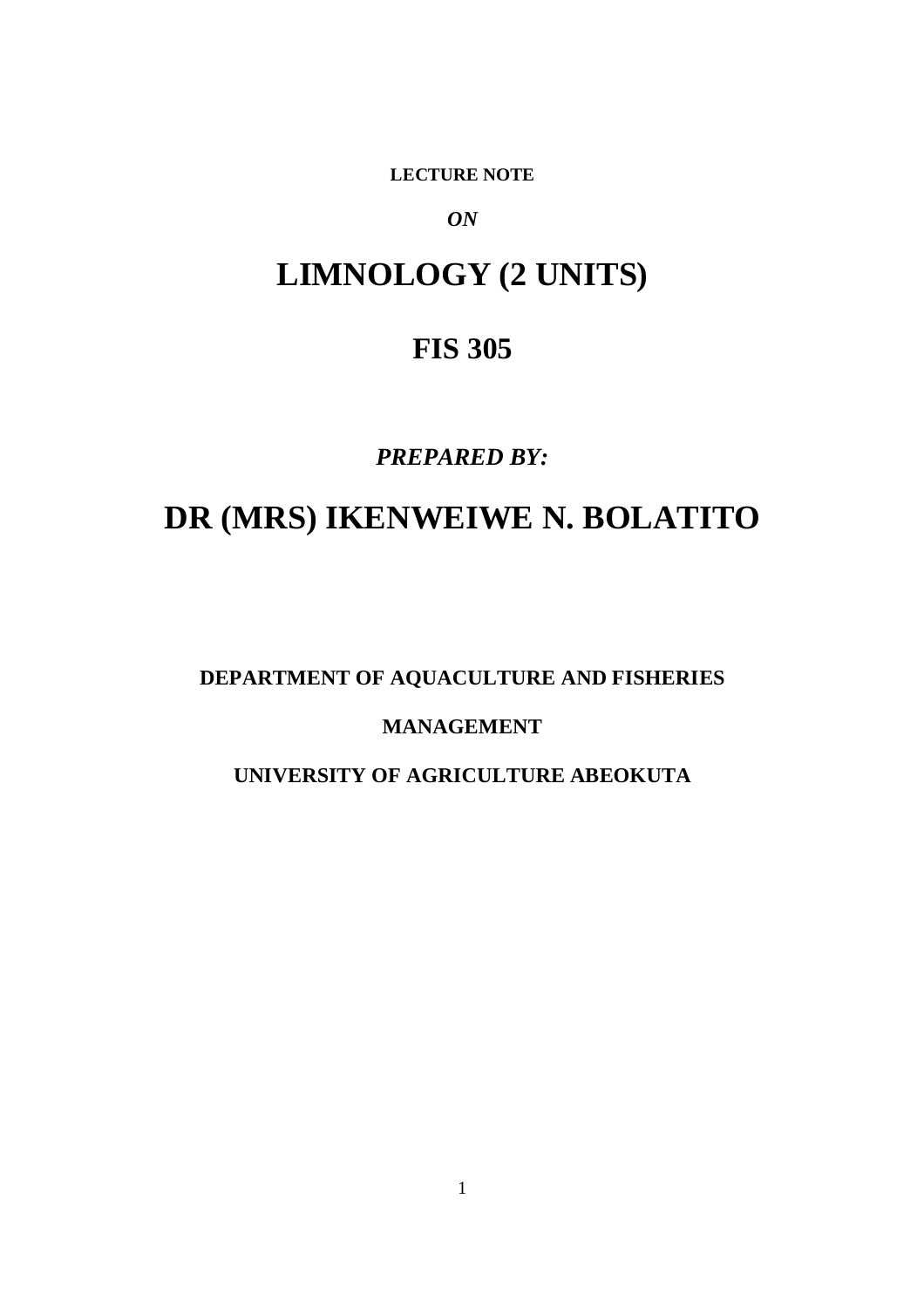#### **INTRODUCTION**

## **HYDROLOGY AND WATER CYCLES, DYNAMICS OF POND WATER MANAGEMENT**

Water covers about 75% of the earth surface and it accounts for about 35% of the world's plant production. Aquatic system contributes nearly 80% of the world's animal production. Freshwater contribute about 0.31%. Many of the large rivers of the world lie in the tropical and sub-tropical zones. While oceans, seas, and saline water constitutes 97.69% and few usually contains higher nutrient concentrations than the sea water

#### **WATER**

Water is a universal solvent. Water composition constitutes dilute solutions of alkali and alkaline earth bicarbonate and carbonate, sulphate and chloride, with variable quantity of largely not dissociated silicic acid which is often present in excess of sulphate and chloride.

There are also a number of minor constituents in true solution, some of them being of great biological interest and a variety of colloidal materials, both inorganic and organic. Several gases are also found in natural water. Water contains larger or smaller concentration of all elements found in the earth crust and in the atmosphere. Furthermore, most of the organic compounds synthesized by living organisms may be found in water. Some of the more common substances found in water are:

#### **Gases**

The gases that can be found in dissolved form in water include oxygen, carbon dioxide, nitrogen, ammonia, hydrogen sulphate and methane.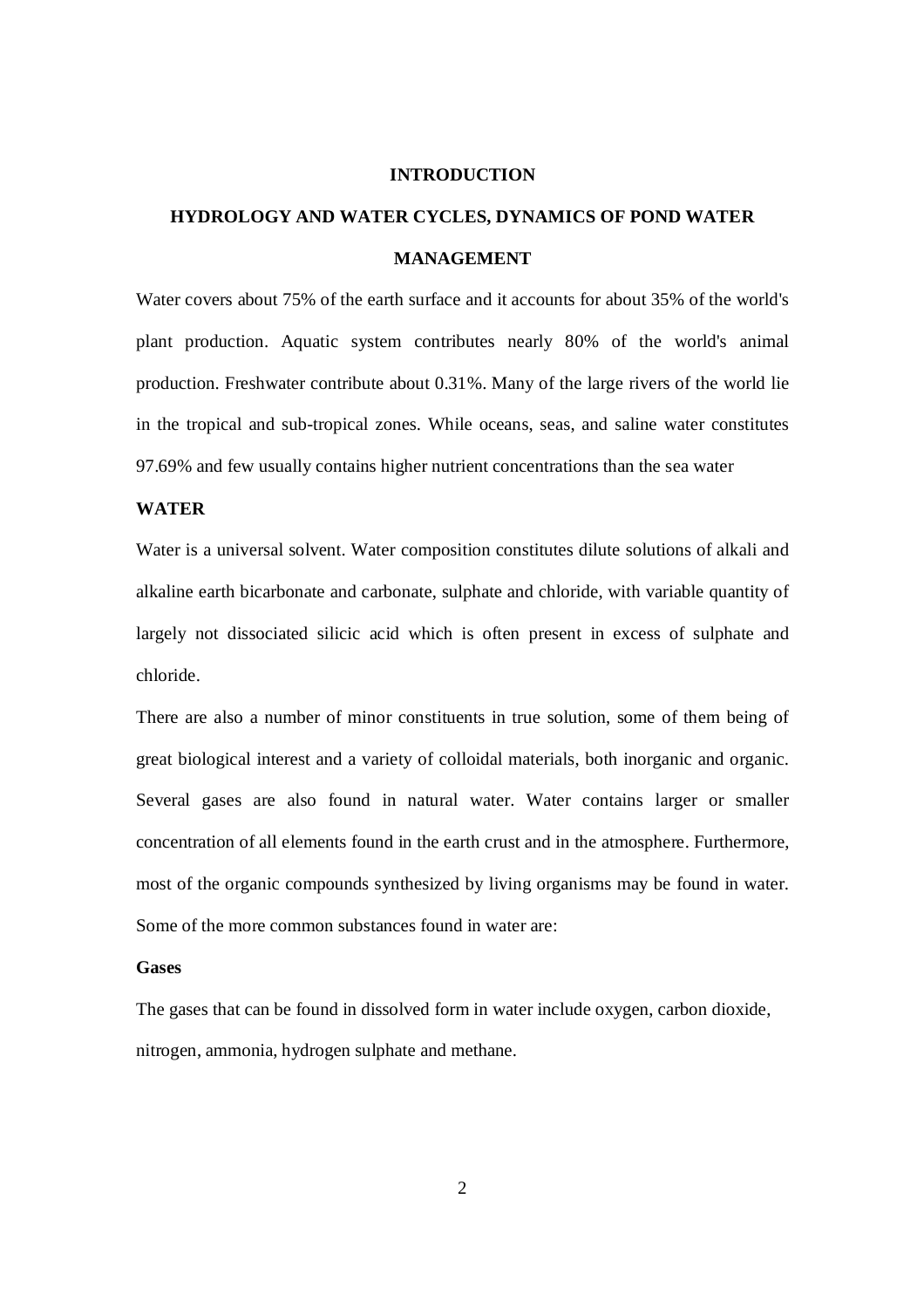#### **Mineral Constituents**

Mineral constituents of water include calcium, magnesium, sodium, potassium, iron, manganese, aluminium, zinc, copper, molybdenum, sulphur, chlorine, fluorine, iodine, boron and silicon. These elements are usually present as ions or complex organic or inorganic molecules. Soluble organic

#### **Soluble Organic Matter**

Water soluble organic matter include sugar, fatty acids, humic acids, tannin, vitamins, amino acids, peptides, protein, plant pigments, urea and many other biochemical compounds.

#### **Suspended Inorganic Matter**

The suspended inorganic matters in water include colloidal clay and coarse suspension of soil particles. Colloidal or suspended particles are remains of organism in various stages of decay, living phytoplankton, zooplankton, fungi and bacteria.

#### **TYPES OF WATER**

- 1. Lotic: flowing water e.g. rivers and streams
- 2. Lentic: static or stagnant water e.g. ponds and lakes.

#### **HYDROLOGY**

This is the study of the geological, chemical, physical and climatical aspect of water resources, aims at funding, mobilizing and regulating water for domestic irrigation and hydroelectric purposes. But geological factors and the chemical, physical conditions decide the environment for aquatic organism, and much of hydrology is necessarily included in limnology.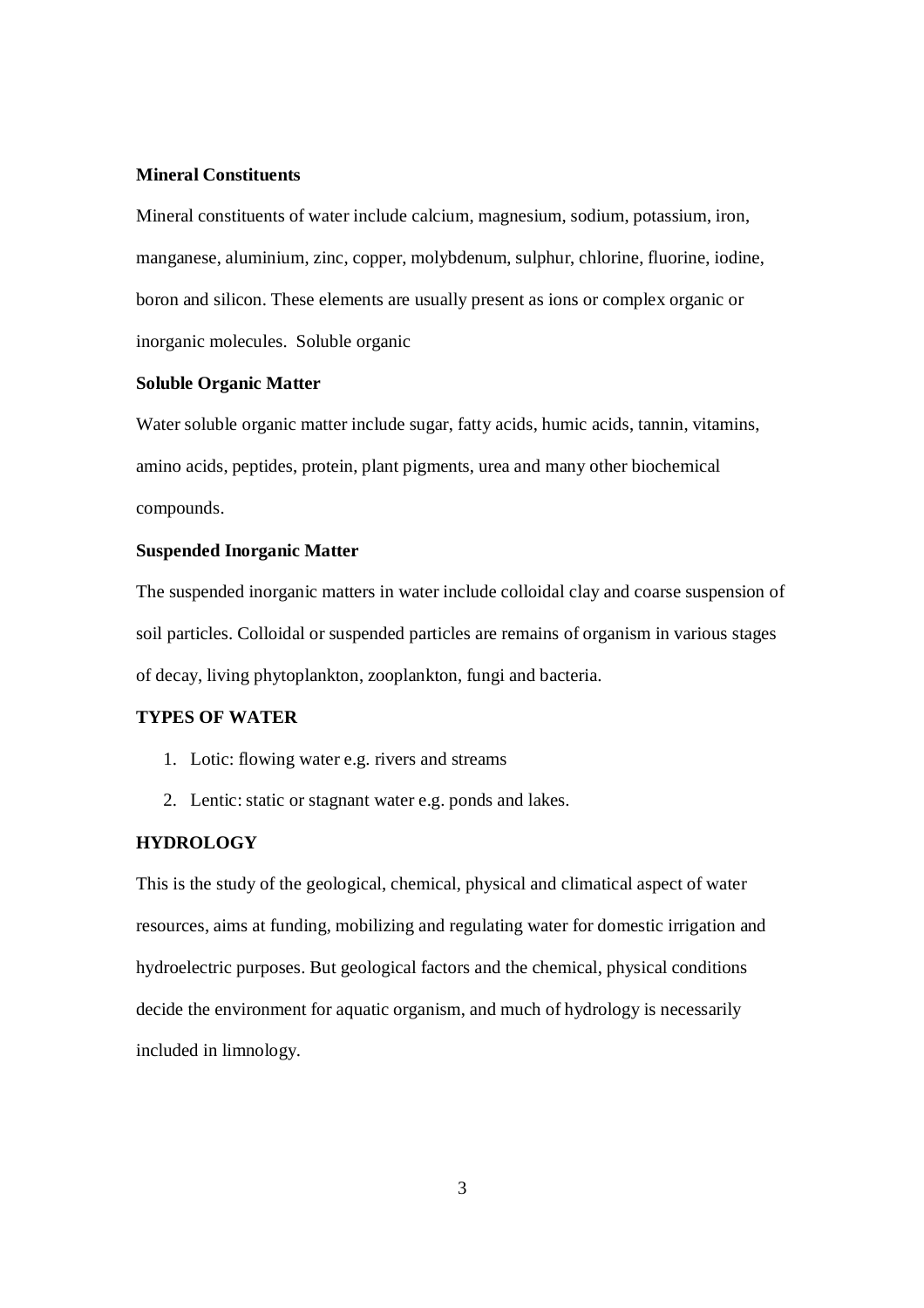#### **SCOPE OF HYDROLOGY**

Hydrology is a very broad science; it is an inter-disciplinary science, because it borrows heavily from many other branches of science and integrates them for its own interpretations and uses. The branches of science required for hydrological investigation are: physics, chemistry, biology, geology, fluid mechanic, mathematics, statistics and operation research. Hydrology in the atmosphere cuts across the domain of hydrometeorology, meteorology and climatology. In the hydrometeorology; it is beyond the domain of pohamology (surface stream), limnology (lakes), cryology (snow and ice), glaciology and oceanology.

Also, in the lithosphere, hydrology relates to agronomy, hydrogeology and geomorphology. It also affects plants and animals; therefore it extends to Plant ecology, Agriculture, Forestry, Watershed management, Fish and Wildlife preservation, Insect control, Coastal works etc.

#### **RELEVANCE OF HYDROLOGY**

The subject has its application in Fisheries, Public health and Water pollution. Hydrology is confined to study of Geology, Chemistry, Physical and Climate aspect of water, resources, aims at finding, mobilizing and regulating water quality for domestic, irrigation and hydroelectric purpose.

The course is of economic important in the tropical Africa.

1. Most of the large lakes and rivers are the most convenient means of communication across great expanses of difficult countries. Even now, railways, motors and air routes, ship still provide transportation on long stretches of Lake Victoria, Tanganyika, Malawi, River Nile, Zaire and Niger.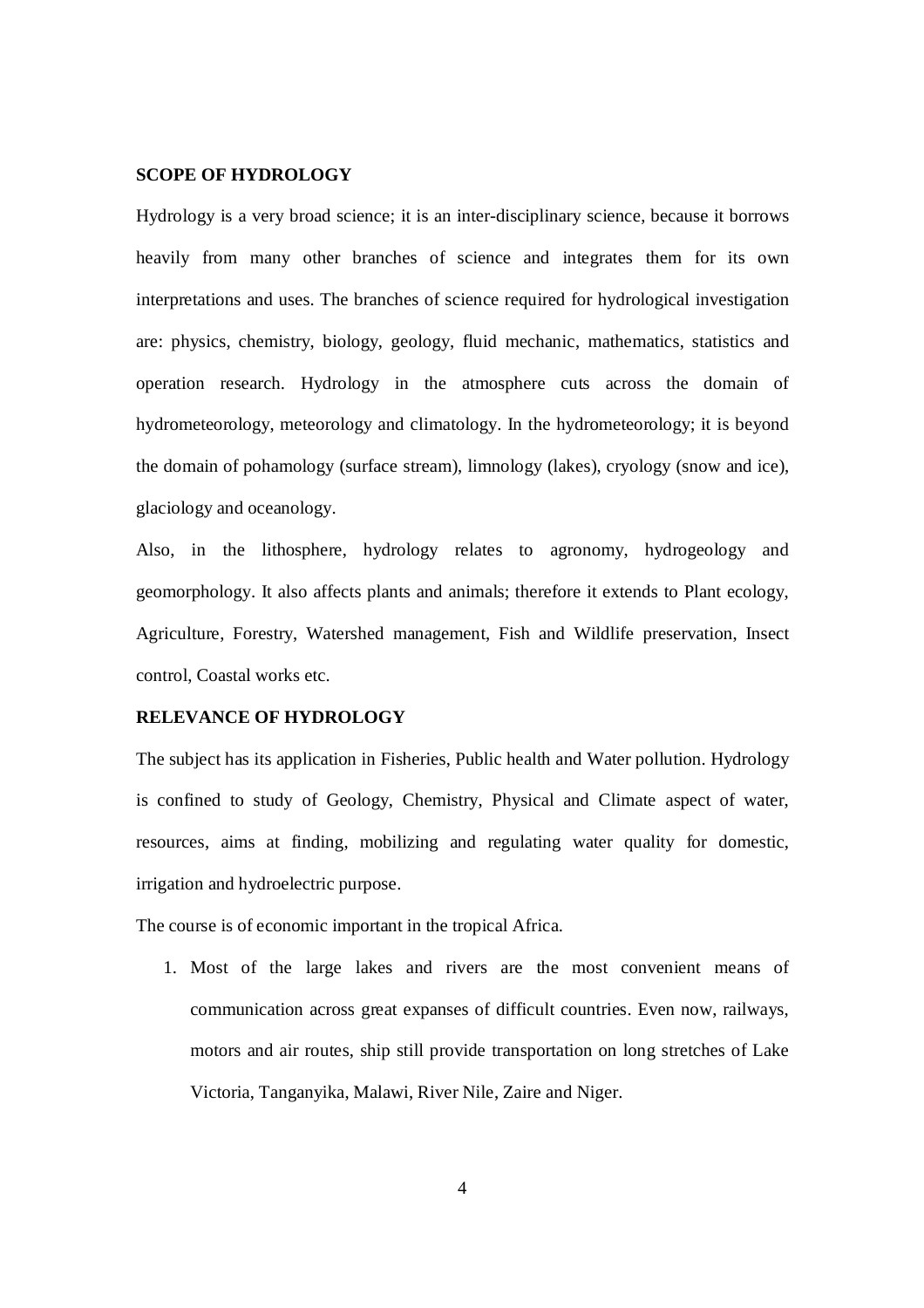- 2. Extraction of Minerals: most marine beaches are depository of useful heavy minerals like Earnet, Rutie, gold, Titanium, Platinum and common salt, calcareous shell deposit and mineral.
- 3. Fishing and agriculture using this water for irrigation which enables the world to provide food. Though aquatic habitat provide 35% of the world's production. Production contributes nearly 80% of the world animal both for domestic and commercial use using modern advance methods.
- 4. Also serves as power source for hydroelectric power generation to operate hydroelectric generating plant, also to turn Turbines and other thermos.
- 5. provide employment directly or indirectly for researches and teachers who teach basic bio-subjects such as evolution of fauna and flora in term of zoology, ecology, nutrient cycle, physiology and brioche changes
- 6. Man is able to study the cause and cure of certain disease of man and animals caused by aquatic organism (water borne bacteria infections) i.e. relevance of limnology to tropical health is verified.
- 7. Man study the aquatic habitat for easy manipulation in term of drinking water, fish continuing having studied the physiochemical and zoogeography of aquatic.
- 8. life start in water, hence the study of aquatic habitats or organism to truce its origin, to know about the living surface and factors that make its very existence a reality and to know the populations of others animals and compare their relative abundance in term of number, size weight and length in relation to age and growth and interdependence for food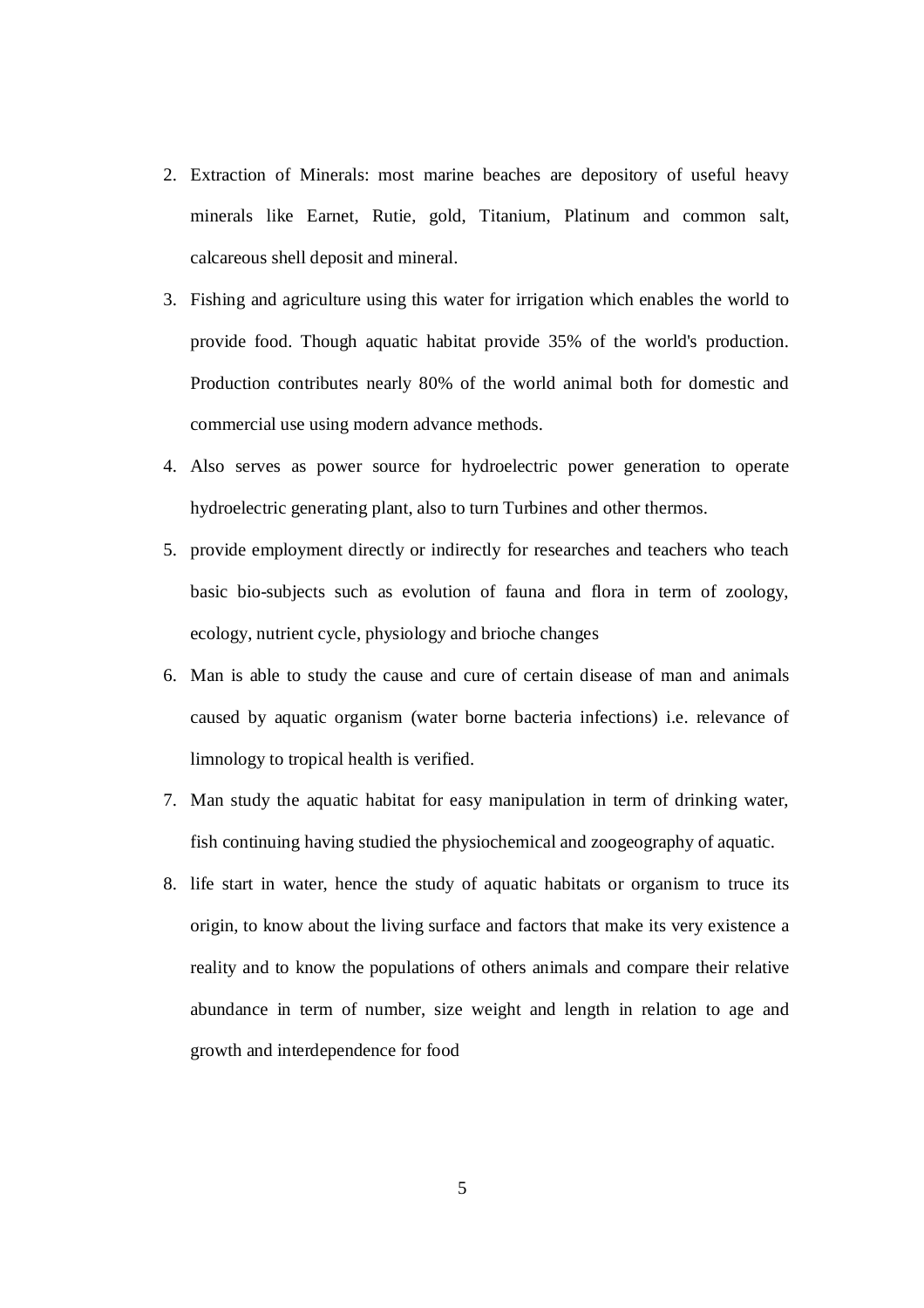- 9. Economically, water serves as a source of attraction to tourist locally and internationally generating revenue. Also provide Man one of the high ranked protein - fishing also supply a poly unsaturated fatty acids, easily digested. The game of fish is another interesting aspect as different people from different parts of the world display different sizes fish to different quality.
- 10. For scientific purpose in developing a mathematical models as relationship or parameters are expressed in mathematical formula using computers e.g. relationship between temperature and oxygen. Technologically, study angles had enable man to modify its mode of living making boats, ship, and borer and to contain his body to even swim like fish.

#### **HYDROLOGICAL CYCLE**

Hydrological cycle is simply the whole continuum of water circulation. Water in liquid and solid form covers most of the crust of the earth, and by complex process preserved by gravity and the action of solar energy; an endless exchange of water in vapour, liquid and solid forms takes place between the atmosphere, the oceans and the earth crust. Water circulates in the air and in the ocean as well as over and below the surface of the land masses.

Therefore, hydrology cycle has no beginning or end, water evaporates from the oceans and land and becomes a part of the atmosphere, the evaporated moisture lifted and carried into atmosphere until it finally precipitated to the earth; either on land or in the oceans. The precipitated water may be intercepted or transpired by plants, or may run over the ground surface and into the stream, or may infiltrates into the ground. Much of the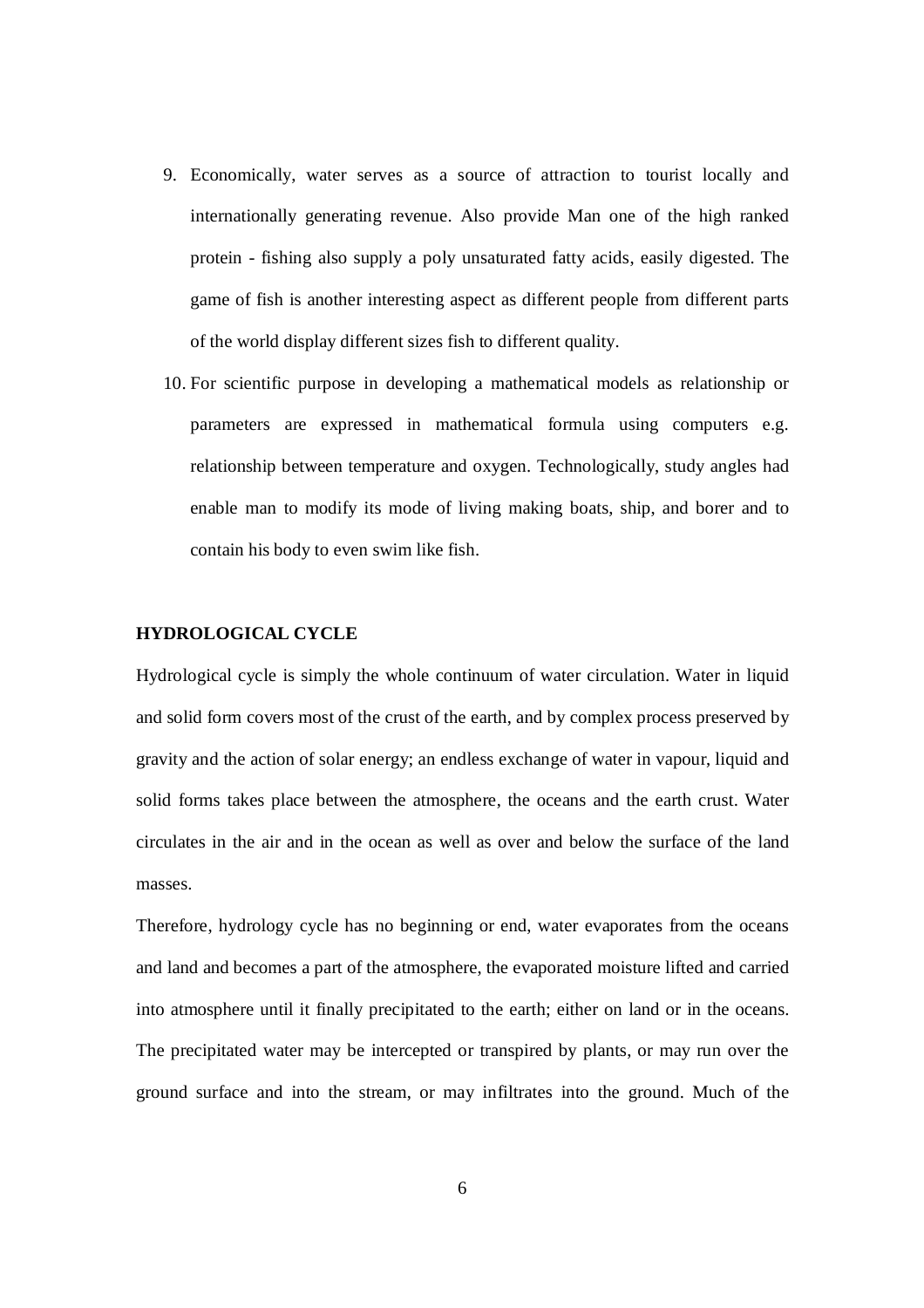intercepted and transpired water and the surface run-off return to the air through evaporation. The infiltrated water may percolate to deeper zones to be stored as ground water which may later flow out as springs or seep into the streams as run-off and finally evaporates into the atmosphere to complete the hydrological cycle. Thus, the hydrological cycle undergoes various complicated processes of evaporation, precipitation, interception, transpiration, infiltration, percolation, storage and runoff. The amount of evaporation, precipitation, runoff and hydrological qualities are not evenly

distributed on the earth either geographically or moment.

About 70% to 75% of the precipitation is returned to the atmosphere by evapotranspiration and direct evaporation while the remaining 30% becomes runoff. About  $\frac{1}{4}$ of the runoff is diverted,  $\frac{2}{3}$  of the diverted is fed back into the stream and eventually goes to the oceans for storage and evaporation, and the remaining  $\frac{1}{3}$  is consumed and return to the atmosphere directly.

The quantities of water going through any arc of the hydrologic cycle can be evaluated usually by the hydrologic equation which simply states as  $I - O = \Delta S$ .

Where I is the total inflow of water during a given period of time in a given area, and the total precipitation over the area during the period.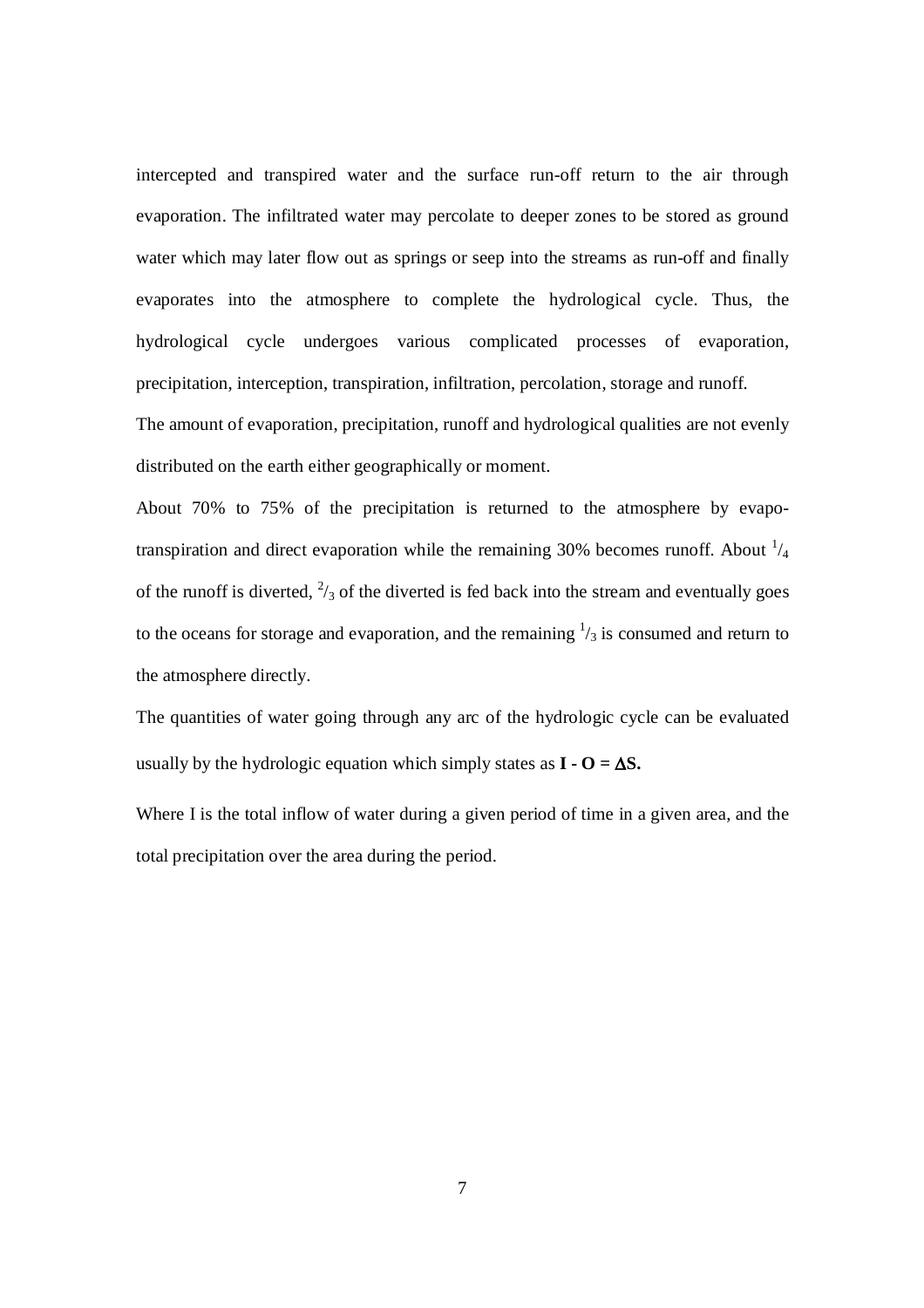#### **LIMNOLOGY**

Limnology started many centuries ago. It started in Africa in 1890 when European studies Lake Tanganyika, Niger, and Nile fishes and water characteristic.

LIMNO means lake, LOGY means study. Aquatic habitat is about 75% of the earth surface produce lower number of plants but largest animals. For example, fish which give poly unsaturated animal fat. It is the study of fresh water habitat which involves the study of physical, chemical, biological and geographical (longitude and latitude) (location characteristics of fresh water environment).

All these affect and influence the beneficial use of water and MR NIGER, survival, production, and management of the inhabitants. Limnology is divided into two:

- 1. Lentic which is static, water lakes and pond
- 2. Lotic which is flowing, streams and rivers

Water covers approximately 75% f the earth surface, aquatic habitat contribute nearly 80% of the world's animal production. Many rivers of the world lie in the tropical and sub-tropical zone.

#### **PHYSICAL LIMNOLOGY**

These include temperature, light, turbidity (colour), viscosity, water density, water current (speed and direction), depth, amount of suspended/floating/sinking organisms, and physical nature of substance (atoms).

#### **TEMPERATURE**

Temperature is defined as the degree of hotness or coldness. It affects other parameters:

 Affect states of water (solid, liquid and gas). Water has large capacity to hold heat, specific heat capacity of water equal to unity (i.e. one). Water temperature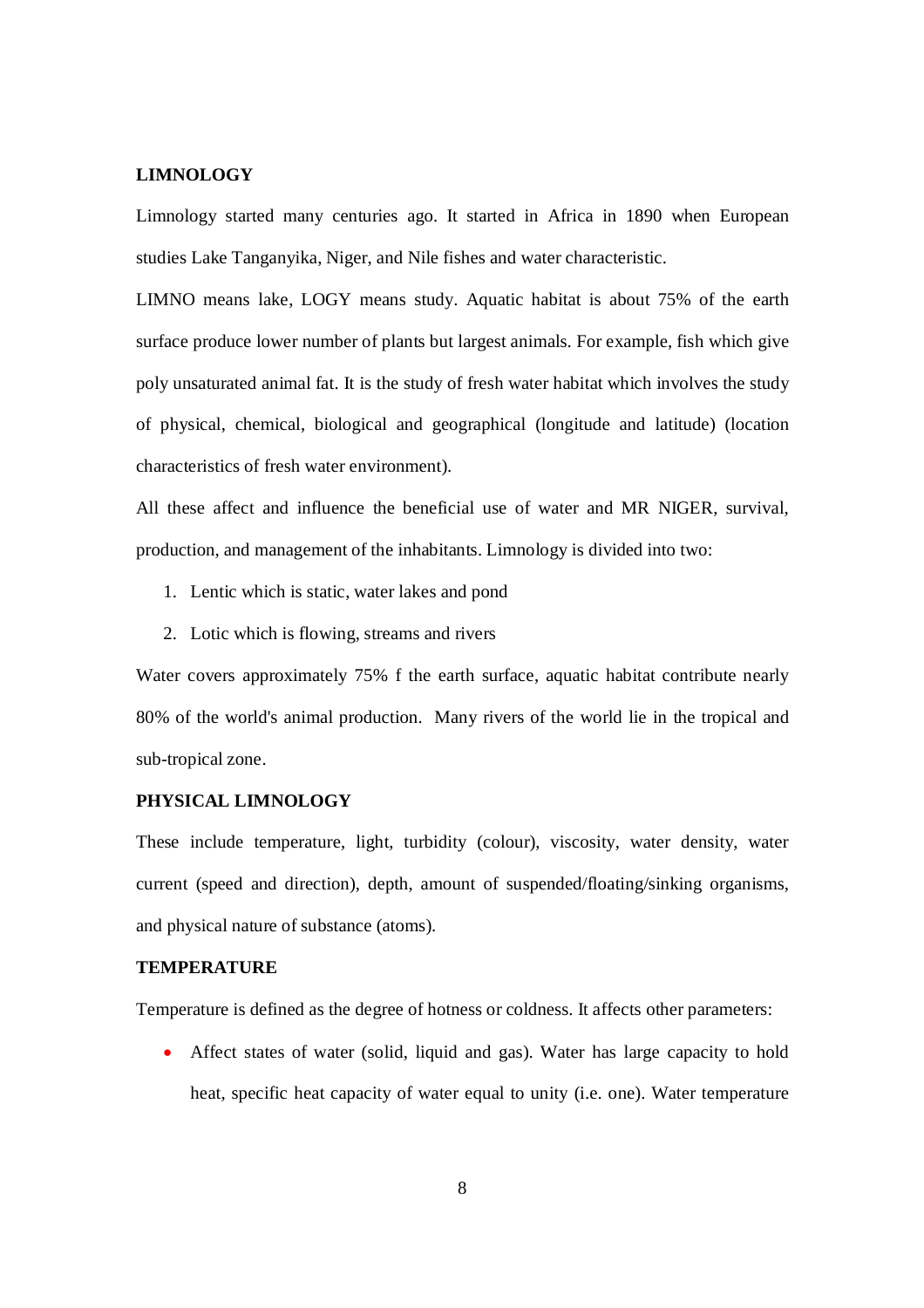increase, density decreases until  $4^{\circ}C$ , any further increase in temperature make density remain constant.



- temperature also affect dissolved gas, at high temperature low gas dissolved
- amount of soluble salt in water increases as temperature increases
- Affect biology of aquatic organisms. *Movement of plankton up and down in night day and season, reproduction, nutrition i.e. metabolic rate, growth: increase in temperature affect increase in growth.* It limits production in area where it varies seasonally. Fresh water and intertidal plants can be frozen into ice and be completely dormant especially in northern area when encased in ice. Hence some plant shed their perennial parts down in frozen mud when water temperature is close to  $0^{\circ}$ C, light is minimal, but nutrient is generated in high concentration. Only cold loving organisms tolerate less than  $20^{\circ}$ C (e.g. Britain in temperate) while high temperature lover  $25{\text -}32^{\circ}\text{C}$  are restricted to Tropics (Trout and Salmon). Cold water fish generally demand water of much better quality. That is why it is difficult to transfer fish geographically, except when water is heated artificially, from cold region. In warm water, fertilizer dissolved faster, herbicides act quicker, rotenone degrades faster and rate of oxygen consumption by decaying manure is greater.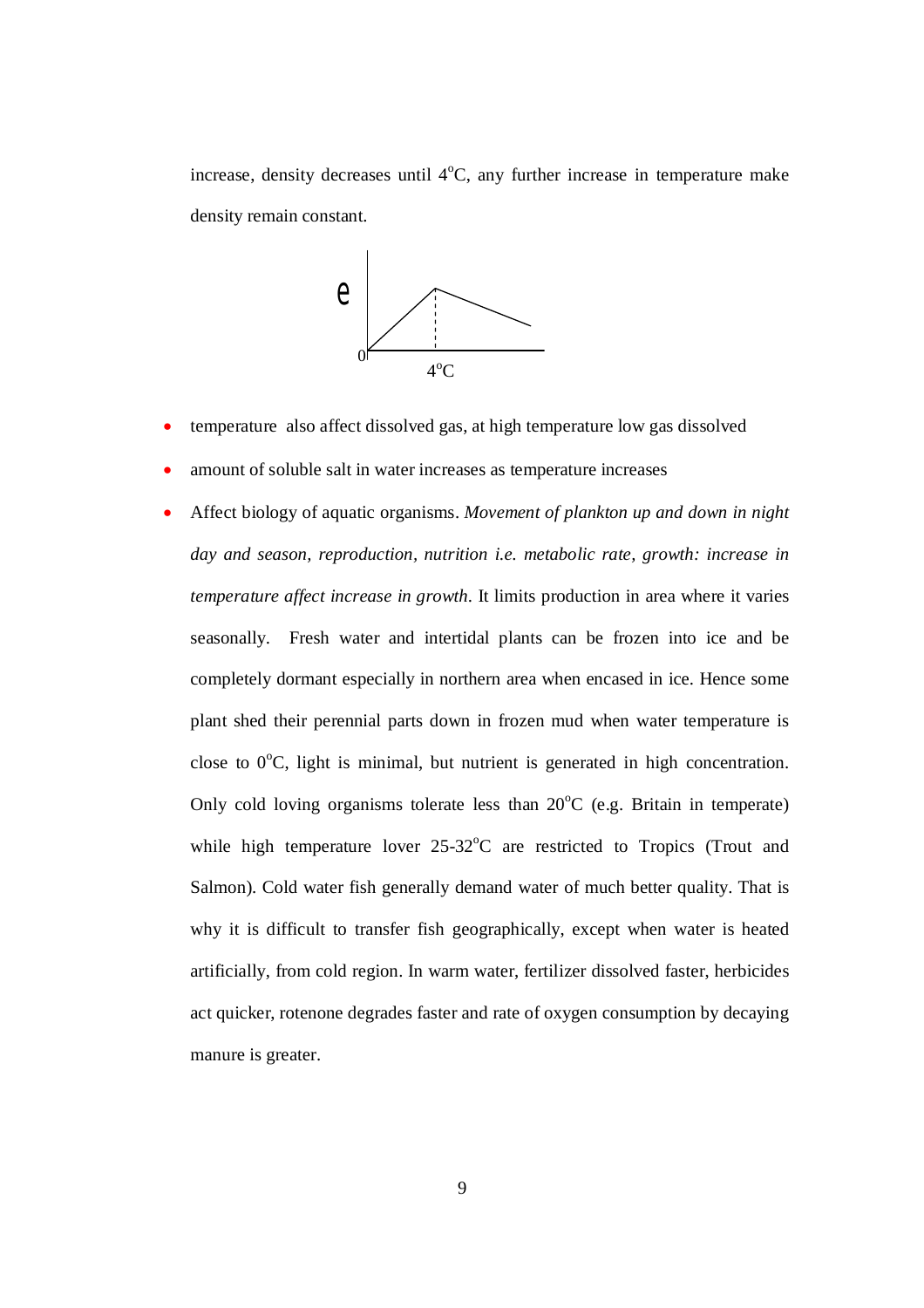**Metabolism**:-in high temperature, rate of metabolism is increase in fresh water organisms, hence increase growth as the organisms require more than enough food to supply energy with which to compensate the high metabolic rate. It consume more food and oxygen



Temperate fish farmer keep eye on thermometer for effective management of fish and not to waste food.

**Reproduction:** - tropical fish would breed only at temperature greater than  $20^{\circ}$ C. Embryo develops into fingerling slow at low temperature of less than  $20^{\circ}$ C. Larva growth is optimum at  $32-37^{\circ}$ C. At high temperature  $(30^{\circ}$ C) some aquatic organism hibernate in mud, under stones e.g. Clarias (for months), Lung fish (for years) while zooplankton lay eggs with cyst preparing for drought. Plankton comes near the surface at night and stay early hours of the day 6am, between 12mid-6am and down in the day time when temperature is high. At high temperature, photosynthetic phytoplankton manufactures more food due to high light illumination.

**Thermal stratification and mixing**:- at high temperature (upper part), water is divided into 1,2, or 3, upper part warmer, lower part colder and temperature decreases with depth, dividing water into epilimnion, hypolimnion and middle metalimnion with a sharp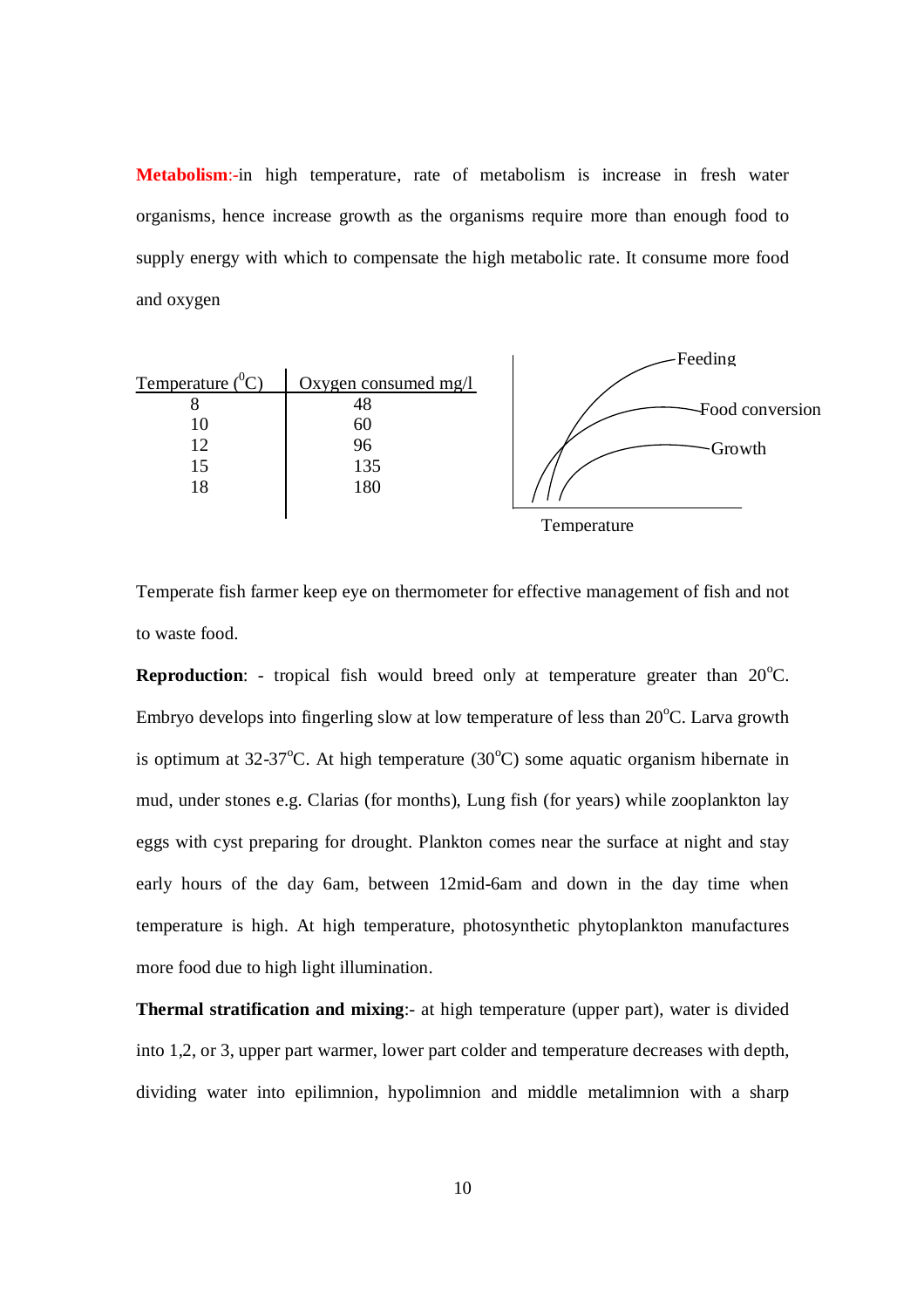change in temperature called Thermocline. At high temperature water become lighter, less dense and mixing (upwelling is increase). Even at different part of a river e.g. edges are warmer, lighter, cooler and denser towards middle, because of shallow depth at the edge with low volume i.e. horizontal zonation.



#### **Fig: Thermal/ water stratification**

#### **VARIATIONS IN TEMPERATURE**

**Partial variation in temperature:**- thermal stations located around running water affect water temperature as the heat released warms up the lower reactions

.**Diurnal variation**:- during the day time, water is warm but is cool at night and early hours of morning before sunrise. Highest temperature reading is observed during the hours of 2-3 in the afternoon.

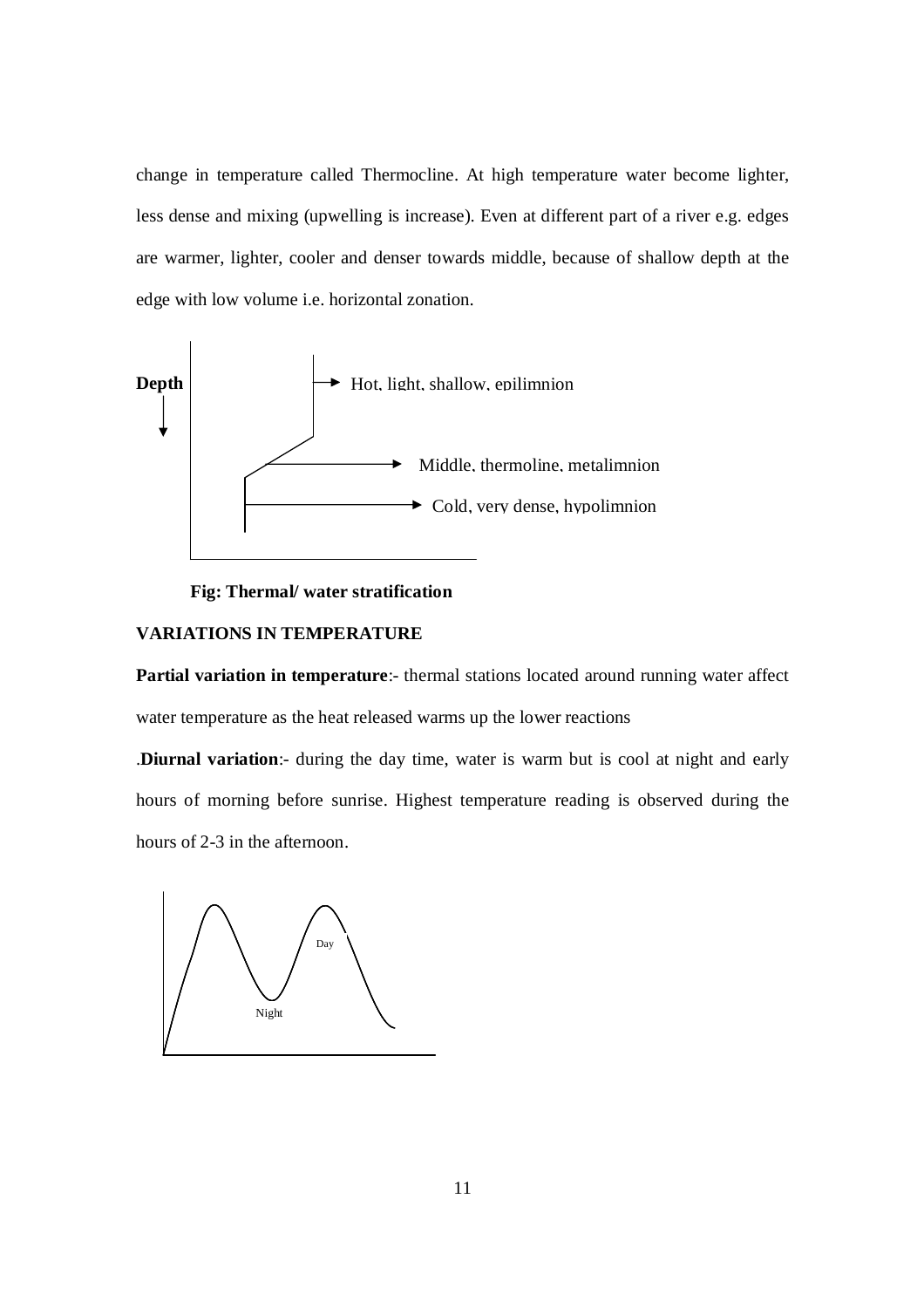**Seasonal variation**:- in rains, low temperature, cool rain water on the surface cools down the water. Storms accompanying rain also mix water hence cool water. It is important to note that temperature decreases with depth except in Deep Ocean where there is geothermal heat. December to January, low temperature in the Northern parts e.g. Chad and Sokoto. Seasonal temperature change is increasing in higher latitude. Temperature at tropic is almost constant through out the year e.g.

|                       | Latitude       | Min. <sup>o</sup> C | Max. °C | Range °C |
|-----------------------|----------------|---------------------|---------|----------|
| L.<br><b>Victoria</b> | $1^\circ$ S    | 23.8                | 25.4    | 1.3      |
| (Kenya& Uganda)       |                |                     |         |          |
| Lagos lagoon          | $6^{\circ}N$   | 30                  | 35      | 5        |
| L. Tanganyika         | $7.5^{\circ}N$ | 23.3                | 29.5    | 6.2      |
| <b>Upper Ogun</b>     | $8.5^{\circ}N$ | 20                  | 30      | 10       |
| L. Chad               | $15^{\circ}$ N | 20                  | 30      | 10       |
| R. Sokoto             | $13^{\circ}$ N | 18                  | 30      | 12       |
| <b>Black Sea</b>      | $43^{\circ}$ N | 8                   | 20      | 12       |
| L. Windermere         | $54^{\circ}$ N | 5                   | 21.1    | 16.1     |

#### **WATER STRATIFICATION (THERMAL)**

Lentic water is divided into three layers, epilimnion, hypolimnion and metalimnion (in between) due to temperature difference distinct and may not mix though mixing occur within each layer.

Epilimnion:- In dry season , water is shallow and transparent. At high temperature, transparency increases downward some  $\frac{3}{4}$  of the water depth. During rain, temperature decreases (south) and stratification breaks down, density increase lead to surface water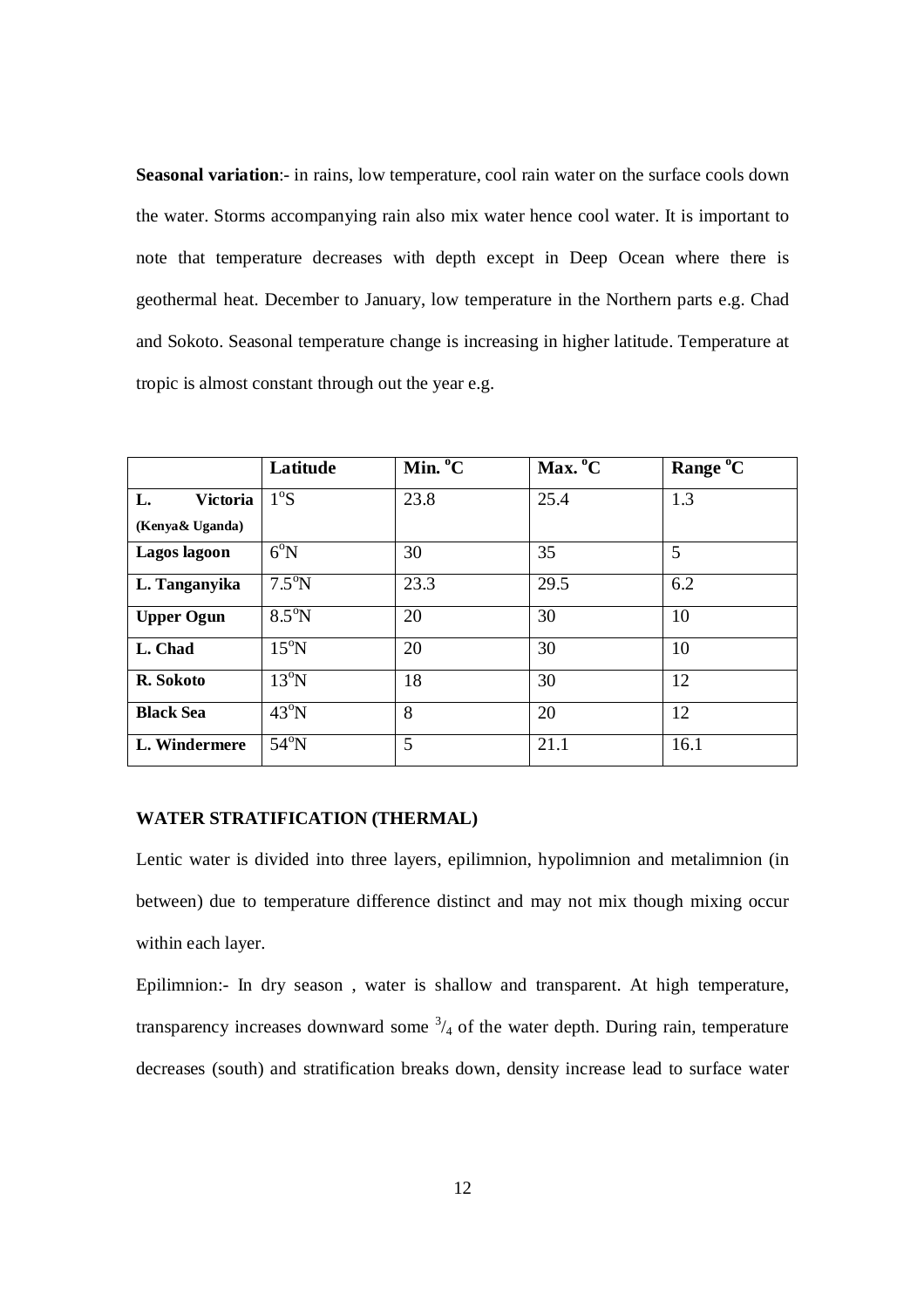sinking and hypolimnion water rises up (upwelling/overturn/mixing). Or due to strong storm/wind.

Stability of stratification is the amounts of energy require mixing the entire water volume to a uniform temperature. The greater the energy required the more the stable the stratification. Upwelling classified on the basis of number of times to occur includes:

- MONOMICTIC upwelling occur once in a year e.g. in Nigeria, it occur during rain of July - Oct.
- DIMITIC upwelling that occurs twice in a year. During rain and harmatan e.g. North Nigeria
- POLYMICTIC upwelling occurring several times in a year. Most ideal for aquaculture.
- MEROMICTIC incomplete upwelling only some partial, not reach lower part
- HOLOMICTIC complete mixing of both lower and upper part. Important one as seen in large water body with more prolong stratification
	- 1. During mixing, stratification breaks down with homogenate temperature occurring. Mixing of nutrient concentrations occurs, thus help to redistribute water material.
	- 2. During mixing mass fish kill occur as deoxygenated water from hypolimnion comes up and probably contain some toxic materials which is poisonous to fish
	- 3. Phytoplankton bloom in the upper part as the hypolimnion reach the surface encourage mass growth of phytoplankton population especially blue-green algae, microcystis, Anabaena and osallatorid which produce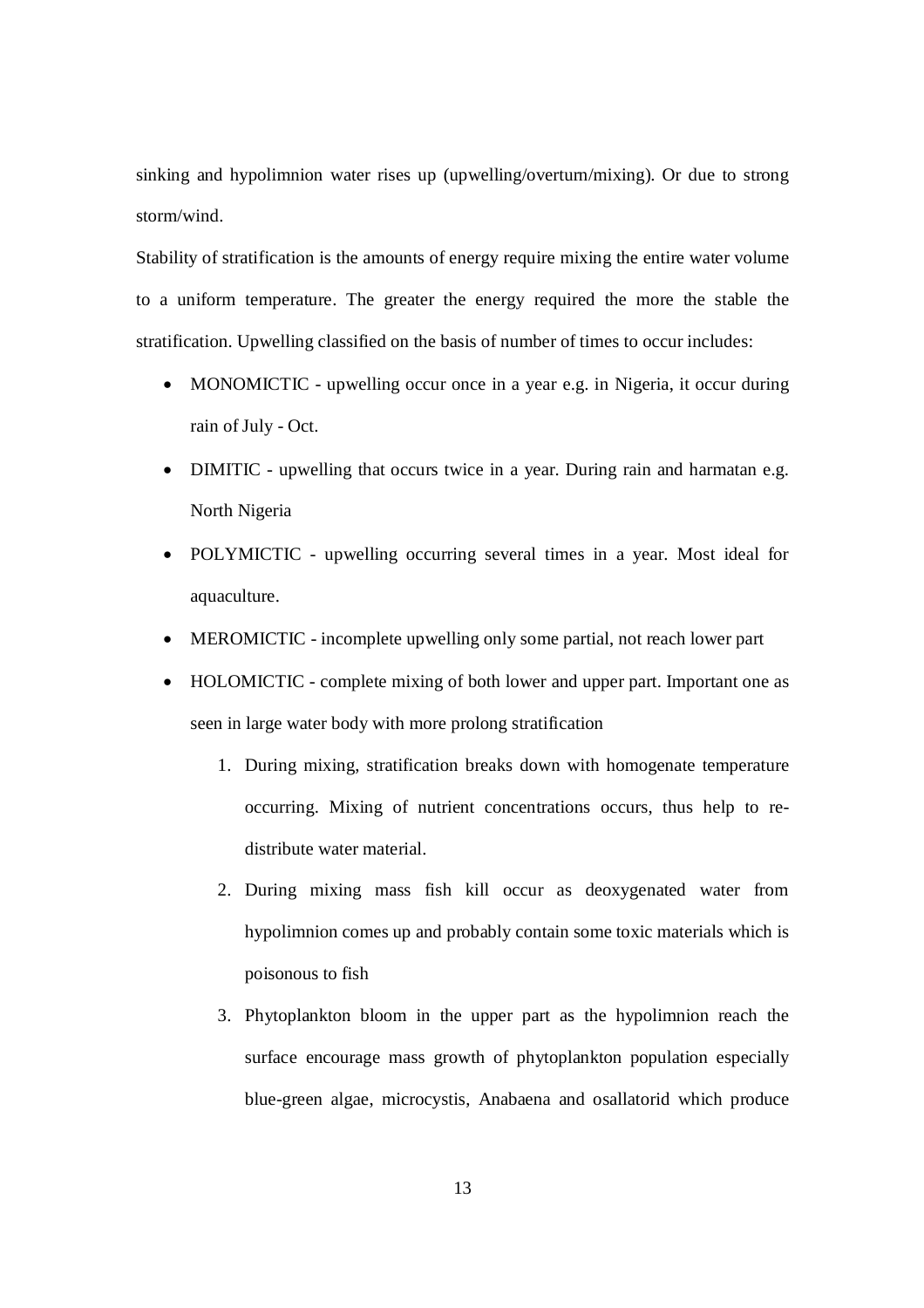toxic materials which irritates the alimentary canal of fishes i.e. starvation and finally death

Sudden lowering of oxygen concentration also kills. Mixing occurs in small shallow water artificially by man e.g. man made lakes, dams and reservoir.

#### **Measurement of temperature**

Simple mercury in glass thermometer that ranges between  $0^{\circ}$ C-50<sup>o</sup>C e.g. reversing thermometer and thermogram can be used to measure temperature of 1000km away on satellite.

Electrical thermometer operated using batteries and resistance wire with amount of current to temperature.

#### **DENSITY**

Density is mass per unit volume  $(g/cm<sup>3</sup>)$ . Density is closely related to viscosity and specific gravity. Viscosity is the relative amount of water molecules in relation to one another. Water density affects movement of organism. Organism can move on dense water than on light water by floating, for example plankton and mosquito larvae. Differences in density of water (due to temperature difference) bring water stratification or vertical flow or horizontal flow.



Density is also affected by temperature, increase in temperature result in low density though to a maximum temperature of  $4^{\circ}C$  when it is constant. Annual water variation in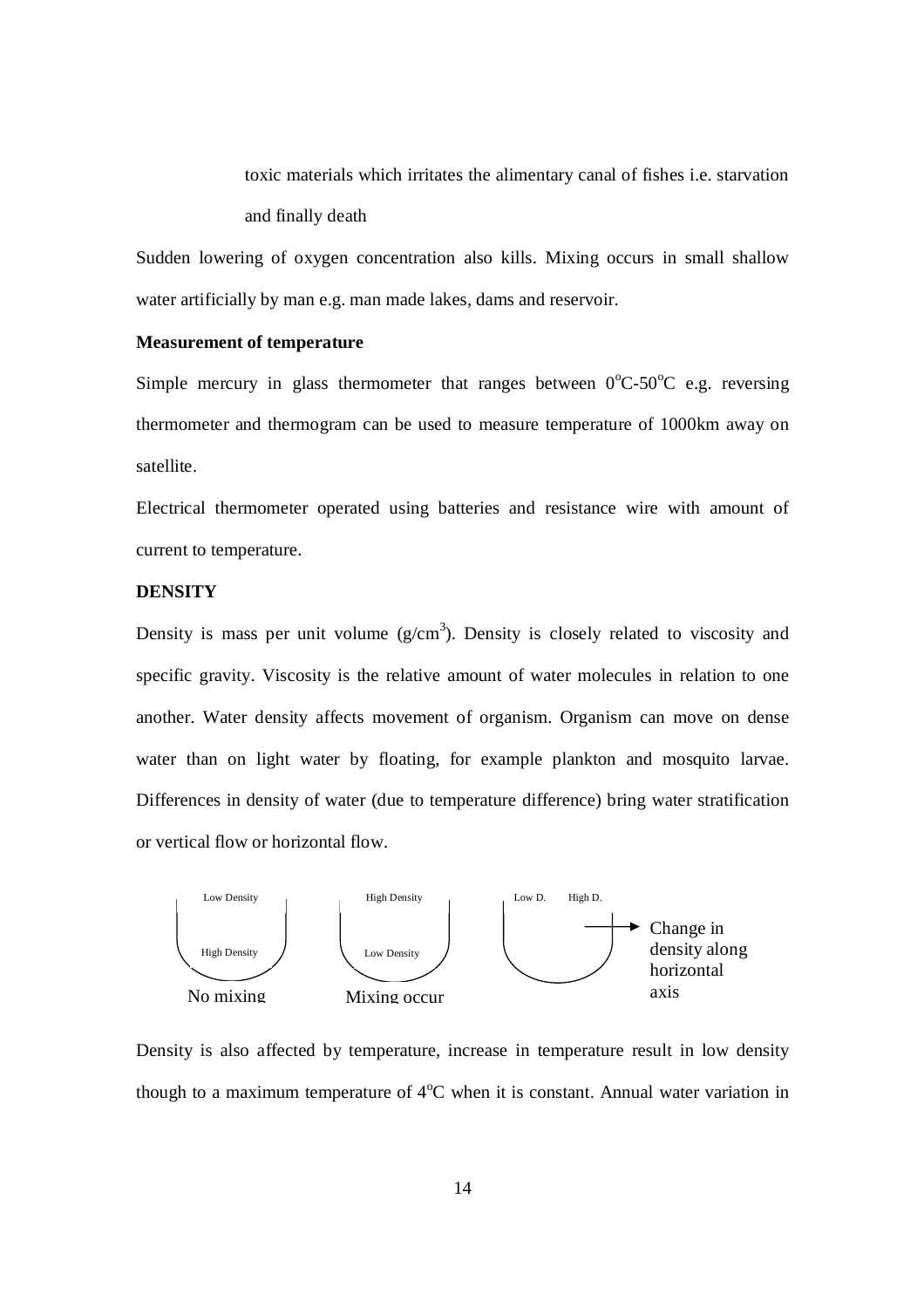density in tropic is greater than variation in temperate. Water density is also affect by salinity (amount of salt in water). Water containing high salt concentration has increase water density compared with water with low salt concentration. Relationship between salt and density is not direct as temperature also plays a role. In high temperature, salt concentration dissolve very well hence low, while in low temperature, reduced salt dissolve hence density is increase. Soap and oil presence in water increase water viscosity, decrease water density hence reason why they are put in water to prevent mosquito larvae hanging in water as a result of surface tension.

#### **Measurement of density**

- 1. Hydrometer
- 2. Specific gravity bottle

#### **LIGHT OR WATER TRANSPARENCY**

This is the amount of light entering the water. This affects production or photosynthesis (basis of aquatic production and population). Light/transparency is changes in spectral quality and decrease in intensity as it passes through water because of scattering and differential absorption by the water. In pure water, roughly 53% of intensity light is transformed into heat and undergo extension (quenching) which in the first meter Angle of Incident ray affect transparency. Amount of ray refracted has to do with transparency. Maximum ray transmitted when Incident ray is perpendicular to the water surface reason why light penetration is greater in the tropics than in the higher latitude.

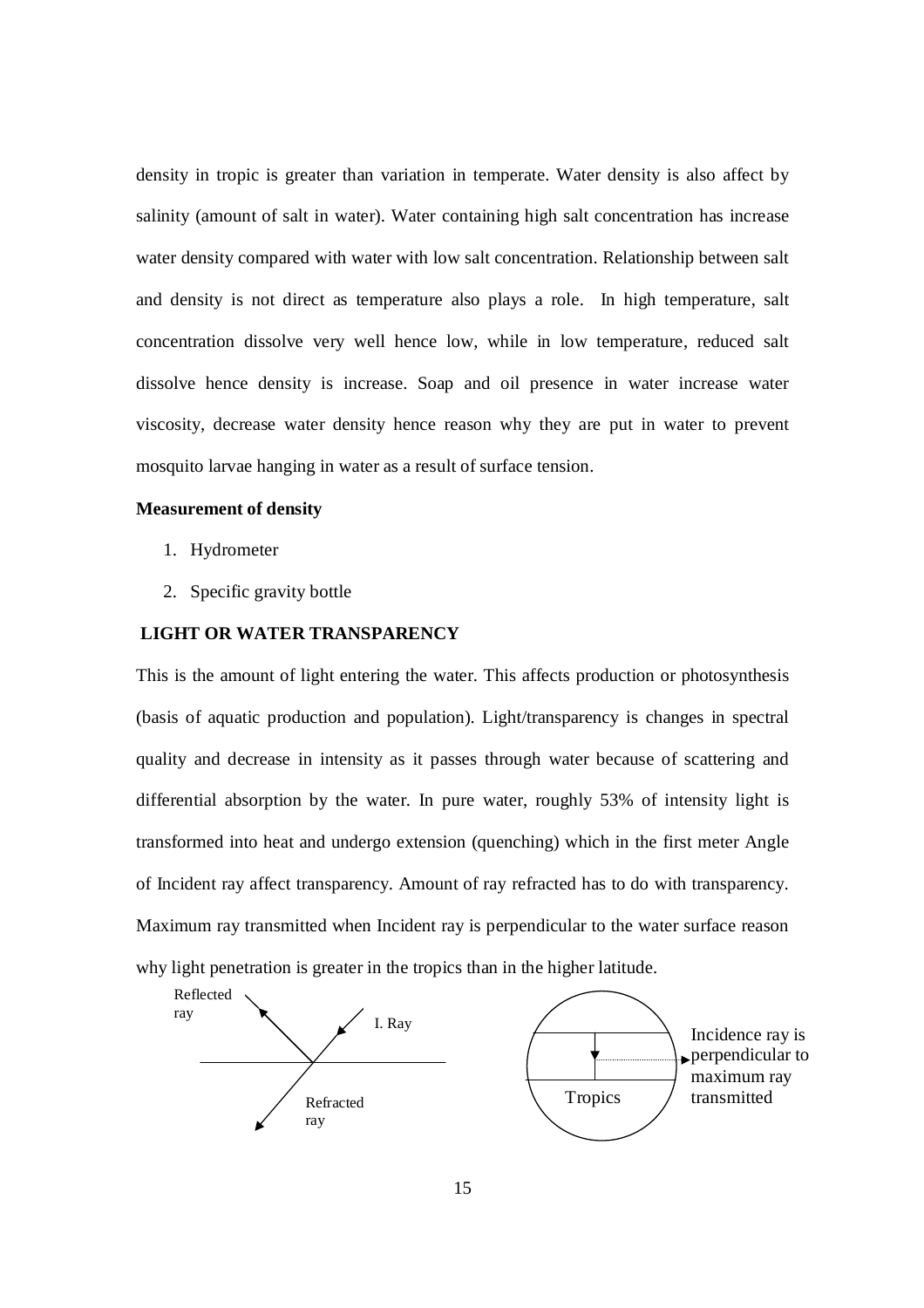Maximum light penetrations occur about mid day when sun ray is vertical above water surface. In the morning sunlight angle is  $\langle 90^\circ,$  much of light is reflected. Water movement also affect transparency. During water movement oncoming light rays will not hit the water at the same angles. Also in raining season hence low light penetration.



In dry season, water is still, maximum penetration as transparency is high.

#### **TURBIDITY**

Turbidity can be defined as the amount of suspended solids in water. In turbid water, the soil absorbs/ reflects light rays reducing the amount available for primary production. Though, when transparency is too much, it may indicate low productivity. Light loving organism stay at the upper part while low light tolerating organisms move down to the bottom of the water. Organisms have different light quality regime. The optimum quality of each organism tends to correspond to the usual light intensity in their natural environ. Longer wavelength (Red and Orange) and shorter rays (Indigo and Violent) are more rapidly quenched than rays of intermediate length, blue, green and yellow. Animal living in strong light usually accumulate in blue and violet end of the spectrum; while those living in dark environ collect in the red; and animals living in moderately light regime are evenly distributed in the tube though majority congregate in the blue end i.e. they reflect what is in their natural environ. Light intensity affect embryo activity, breeding period, visibility, by enemies or avoidance. At optimum light intensity, higher photosynthesis thus dissolved oxygen released into the atmosphere and carbon dioxide is removed. At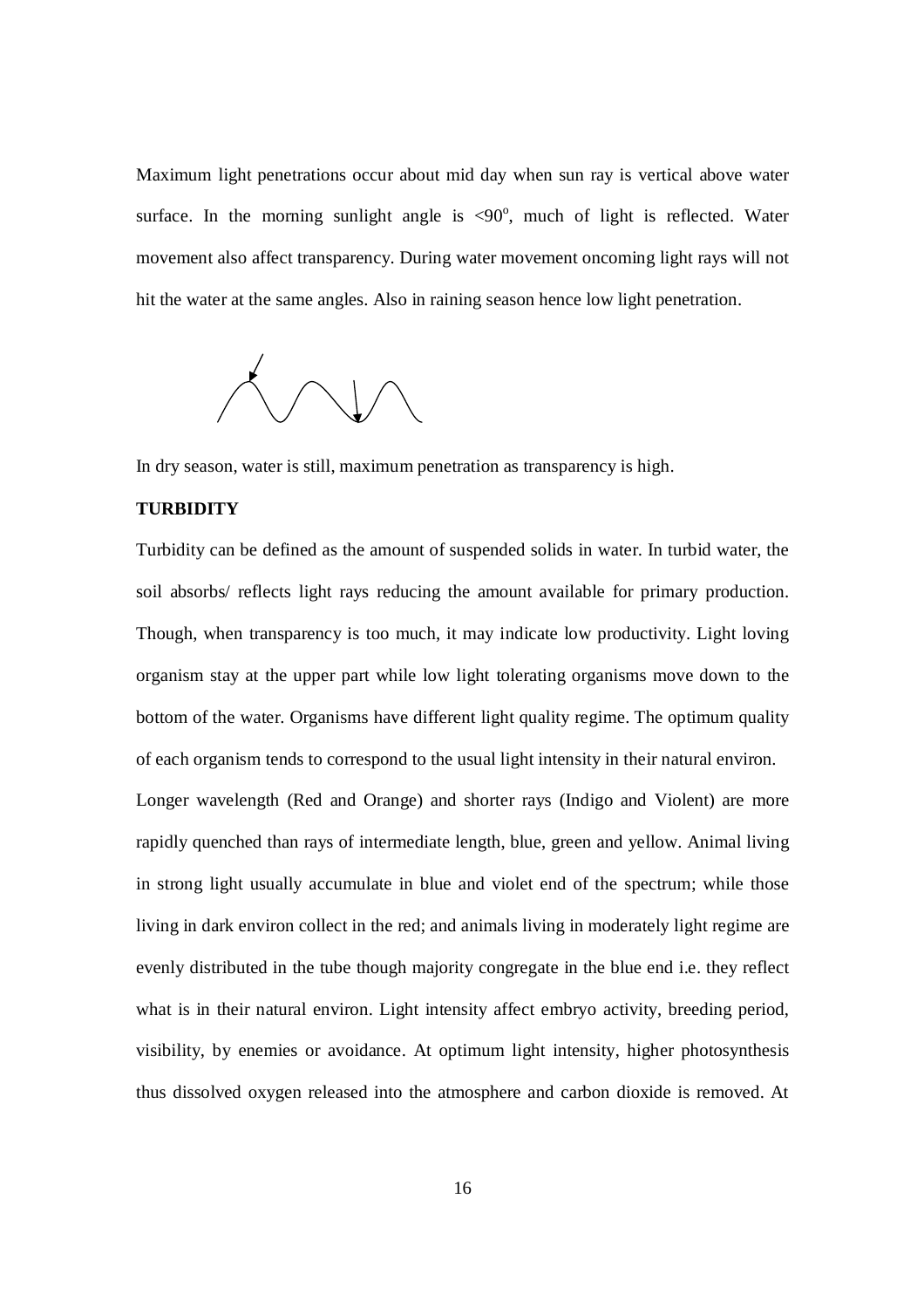higher light penetration more nutrients  $NO<sup>3</sup>$ , PO<sup>4</sup>, etc are utilized thus pH becomes greater (alkali) as all the acidic  $CO<sub>2</sub>$  are used up.

#### **Measurement of water transparency/light**

PHOTOMETER converts radiant energy of light into electric energy and record.

SECCHI DISC measure light depth penetration. When the immersed secchi disc disappears and reappears. Find mean of the two depths which is equal to secchi disc transparency. When secchi disc disappear we believe no more light below at a zone called EUPHOTIC ZONE and it's twice secchi disc penetration.



A sinker is attached to it if wood is used to sink it down.

#### **ATTENUATION/EXTINCTION COEFFICIENT**

Rates at which light decreases in water with depth

 $EC = 230$  (log[ $_1 - I_2$ )

 $d_2 - d_1$ 

Where  $I_1 =$  light intensity at depth  $d_1$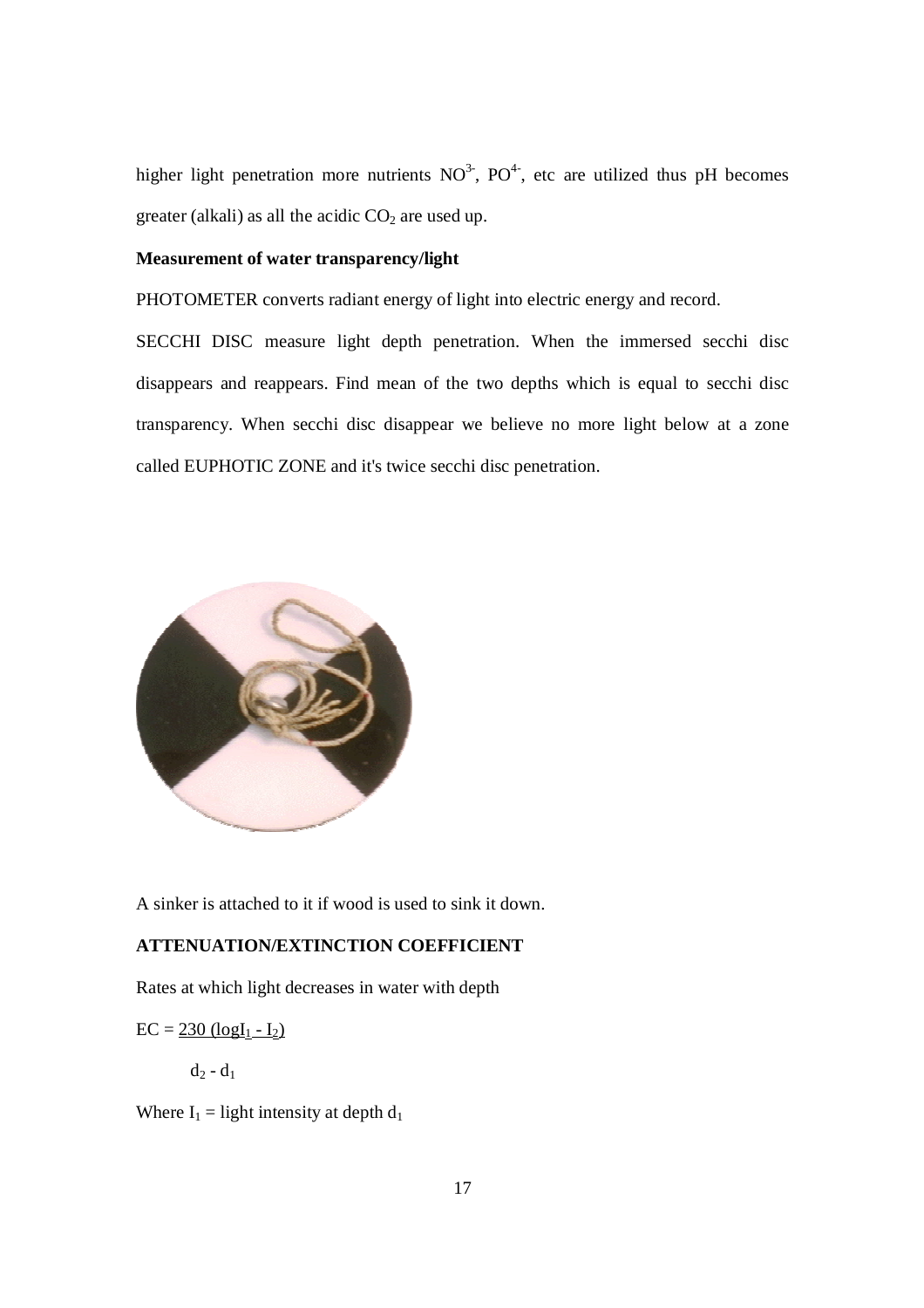$I_2$  = light intensity at depth  $d_2$ 

Light enters water gradually hence gives a curve linear relationship shown above Embryo subjected to light is more active and develop quicker but weigh less at hatching, have greater morality rat and genetic change.

#### **AMOUNT OF SUSPENDED SOLIDS IN WATER (TSS)**

When light penetrated water, any suspended solid absorb/reflect light rays reducing amount of light going beyond them. Thus, the more dissolved solid, the more turbid water and the less light penetrate it. To use this we filter to remove all suspended solids (both living and non living, organic and inorganic) using a very fine filter paper with micropore or milipore (40nm) called micropore membrane filter paper. Paper must be ashless with non organic material in water can wash away e.g. glass fibre filter paper.

#### **WATER COLOUR**

True water colour caused by amount of substance in solution/ colloidal suspension in it and colour result from unabsorbed light ray. *Remember from the incident light.*

#### **WATER DEPTH**

Depth shows relative distance between the beds of water to the overlain shallow water. It is related to light penetration, thermal stratification, volume and photosynthesis and distribution of organism in the water body. It is difficult to define "shallow" or "deeper"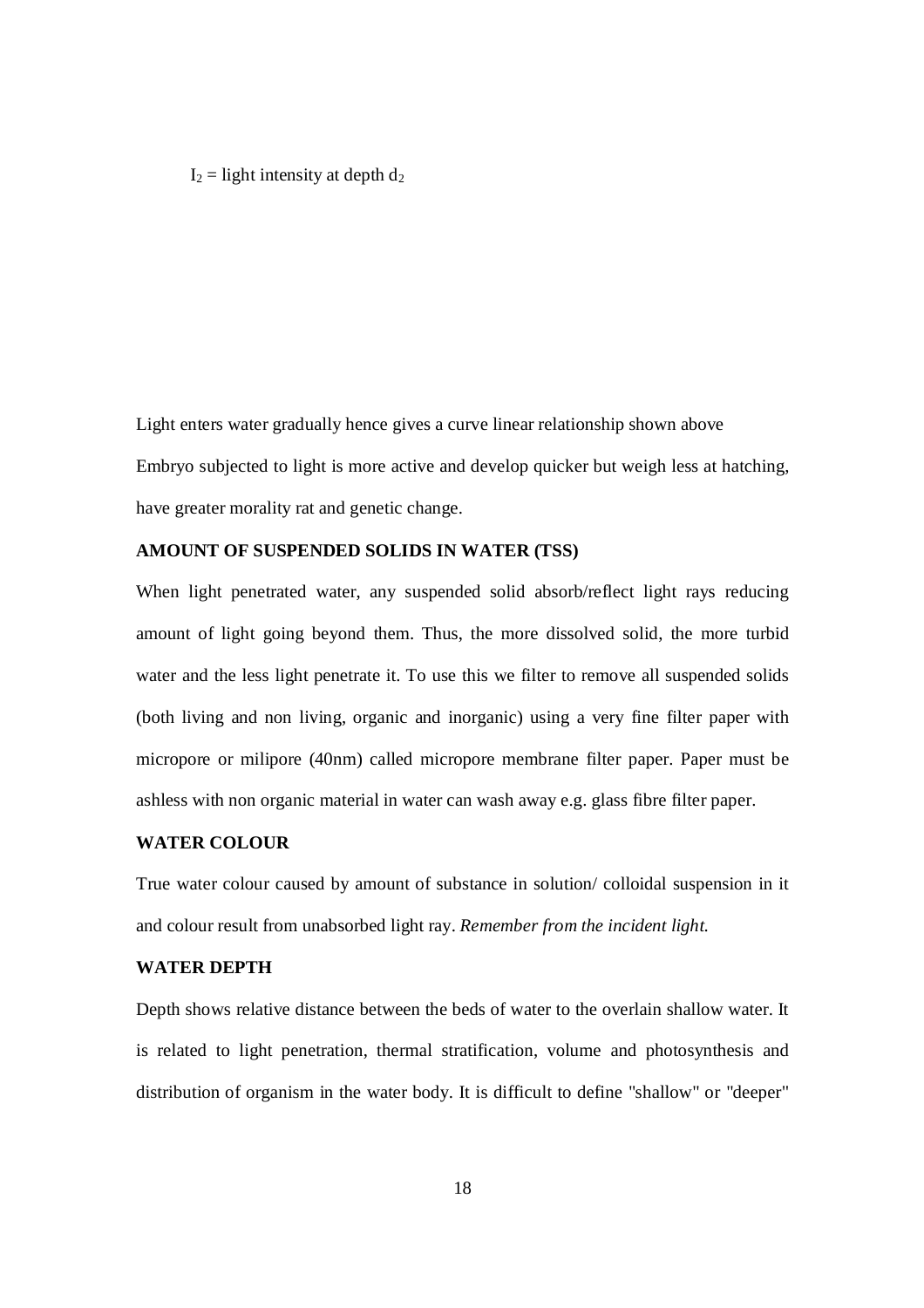of a water body because in some purpose 100m is shallow while 30m is deep in some other areas. The actual variables are:

1) The extent to which benthos is illuminated by light.

2) The degree at which benthos is separated from the surface water.

In shallow water, wind and current induce mixing and efficiency of energy transfer and nutrient cycling is therefore enhanced in shallow water, benthos can feed directly on planktons. At the surface on a sunny day, the rate of photosynthesis is inhibited. Rate increase as one goes deeper to reach a maximum which is moderately clear water (2-3m deep). Below this maximum, photosynthesis falls off in relation to irradiance (lack of light). Layer within photosynthesis is termed PHOTIC or EUPHOTIC zone which depend on time of the day.

**Critical depth** is the point in water which photosynthesis is the same as respiration. The shallower the water, the greater the diurnal swing in temperature and because a large proportion of the whole water is within the reach of light radiation. Depth of water also determines its volume available at any point. When water is deep, takes more volume of water which affects movement and migration of aquatic organisms.

NOTE:- the very existence of a standing water depends upon the relationship between rainfall and evaporation. Rate of evaporation depends on temperature and vapour pressure, the atmosphere, humidity, wind stress at the surface. Rate of evaporation per unit volume of a lake and rate at which it may alter the water position also depends on the relationship between surface area and volume. The balance between rainfall and evaporation at different season over the years is a distinguishing feature between climates of different region in the tropics. Hence tropical climate is one which high temperature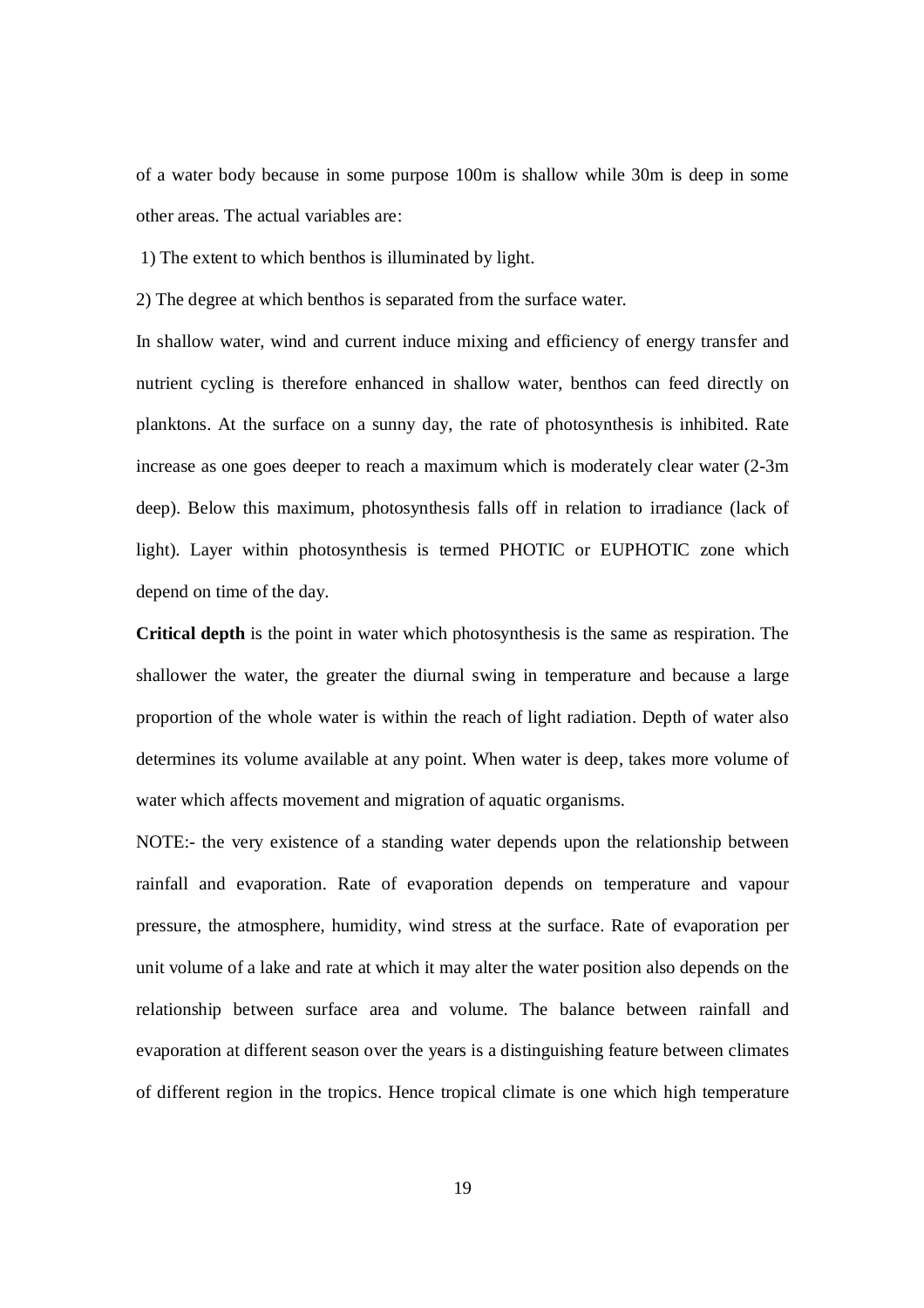greater than small seasonal fluctuations. No clear art divide between tropical and temperature climates which grade one into the other with many intermediates. There are some parts of tropics without tropical climate though equatorial region has more uniform climate, high rainfall and humidity with relatively high temperature and it's easier to define ecologically.

#### **RELEVANCE OF HYDROBIOLOGY AND LIMNOLOGY**

The subject has its application in Fisheries, Public health, Water pollution. Hydrobiology which is confined to study of Geology, Chemistry, Physics and Climatic aspect of water, resources, aims at finding, mobilizing and regulating water quality for domestic, irrigation and hydro electric purpose. The course is of economic important in tropical Africa;

- 1. Most of the large lakes are the most convenient means of communication across great expanses of difficulty countries. Even now with railways, motor and air routes, ship still provide transportation on long stretches of Lake Victoria, Tanganyika, Malawi, River Nile, Zaire and Niger.
- 2. Extraction of minerals most marine beaches is depository of useful heavy minerals like Garnet, Rutile, Gold, Titanium, and Platinum and common salt, calcareous shell deposit and Manganese.
- 3. Fish and Agriculture using this water for irrigation enable the world to provide food, though aquatic habitat provides about 35% of the world's plant production, it contributes nearly 80% of the world animal production both for domestic and commercial use using advance methods.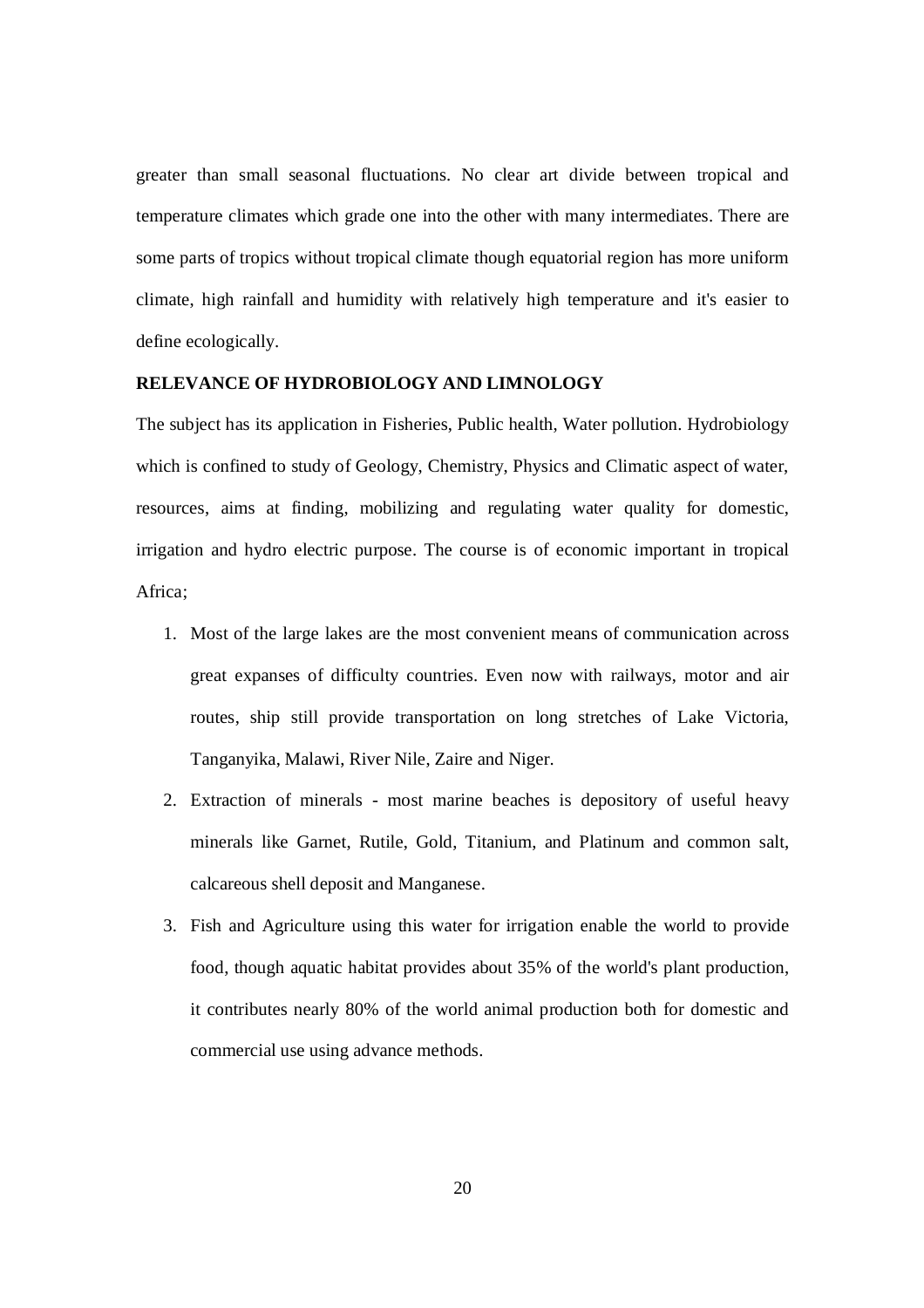- 4. Also serves as power source for hydro electric power generation to operate hydro electric generating plant, also to turn turbines and other thermos.
- 5. Provide employment directly or indirectly for researcher and teachers who teach basic biology subjects such as evolution of fauna and flora in term of zoogeography, ecology, nutritional cycle, genetics, and primary production and adaptation to physiology and bio chemical changes.
- 6. Man is able to study the cause and cure of certain disease of man and animals caused by aquatic organism (water borne bacteria infections) i.e. relevance of limnology to tropical health is verified.
- 7. Man study the aquatic habitat for easy manipulation in term of drinking water, fish continuing having studied the physiochemical and zoogeography of aquatic.
- 8. life start in water, hence study aquatic habitats or organism to truce its origin, to know about the living surface and factors that make its very existence a reality and to know he populations of others animals and compare their relative abundance in term of number, size weight and length in relation to age and growth and interdependence for food
- 9. Economically, water serves as a source of attraction to tourist locally and internationally generating revenue. Also provide Man one of the high ranked protein - fishing also supply a poly unsaturated fatty acids, easily digested. The game of fish is another interesting aspect as different people from different parts of the world display different sized fish to different quality.
- 10. For scientific purpose in developing a mathematical models as relationship or parameters are expressed in mathematical formula using computers e.g.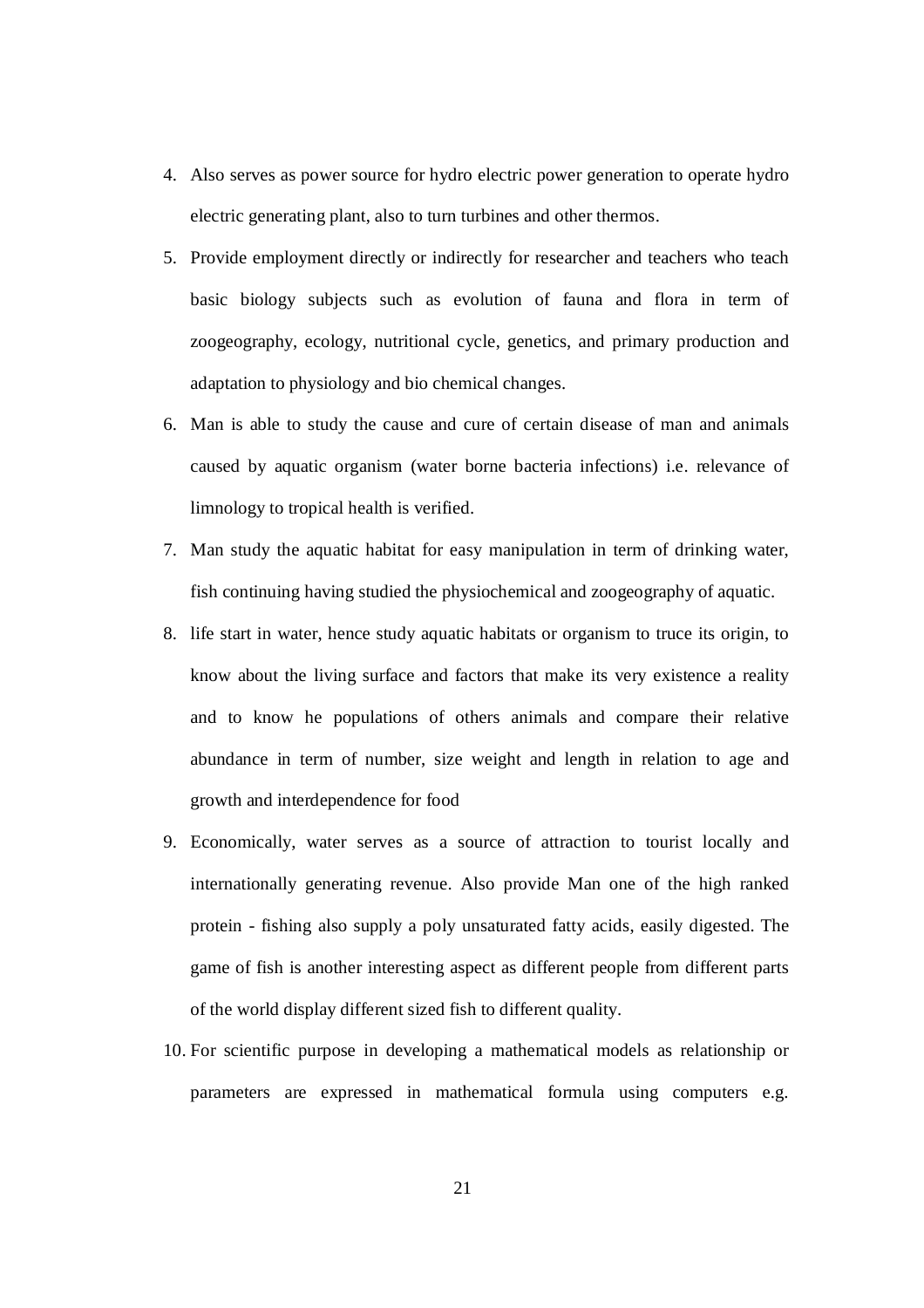relationship between temperature and oxygen. Technologically, study angles had enable man to modify its mode of living making boats, ship, and borer and to contain his body to even swim like fish.

#### **CHEMICAL LIMNOLOGY**

#### **OXYGEN**

Oxygen is important in the tropics due to relatively high temperature which allow low dissolved oxygen. At high temperature, metabolic activity rate increase at each  $10^{\circ}$ C hence more oxygen is required whereas low dissolved oxygen is available.

#### **SOURCES**

- 1. From atmosphere: air by simple diffusion into surface water. Since air has high concentration of oxygen compared to that in water hence as a result of concentration gradient, it diffuses into water. It is enhance by water movement/current.
- 2. Photosynthesis oxygen produce as a waste product of photosynthesis of green plants, all bacteria, phytoplankton and higher plants e.g. *Cerabphylum vialisenaria* (90% aquatic dissolved oxygen).
- 3. oxidation processes which is a chemical process e.g.  $\text{Fe}^{2+} \longrightarrow \text{Fe}^{3+}$ ,

$$
NH_3 \xrightarrow{0} NO_2 \longrightarrow NO_3; C \longrightarrow CO_2/CO_3; P \longrightarrow PO^{4-}
$$

All favoured by warmth  $5\text{-}35^{\circ}\text{C}$  which increase oxygen consumption under alkali/neutral pH.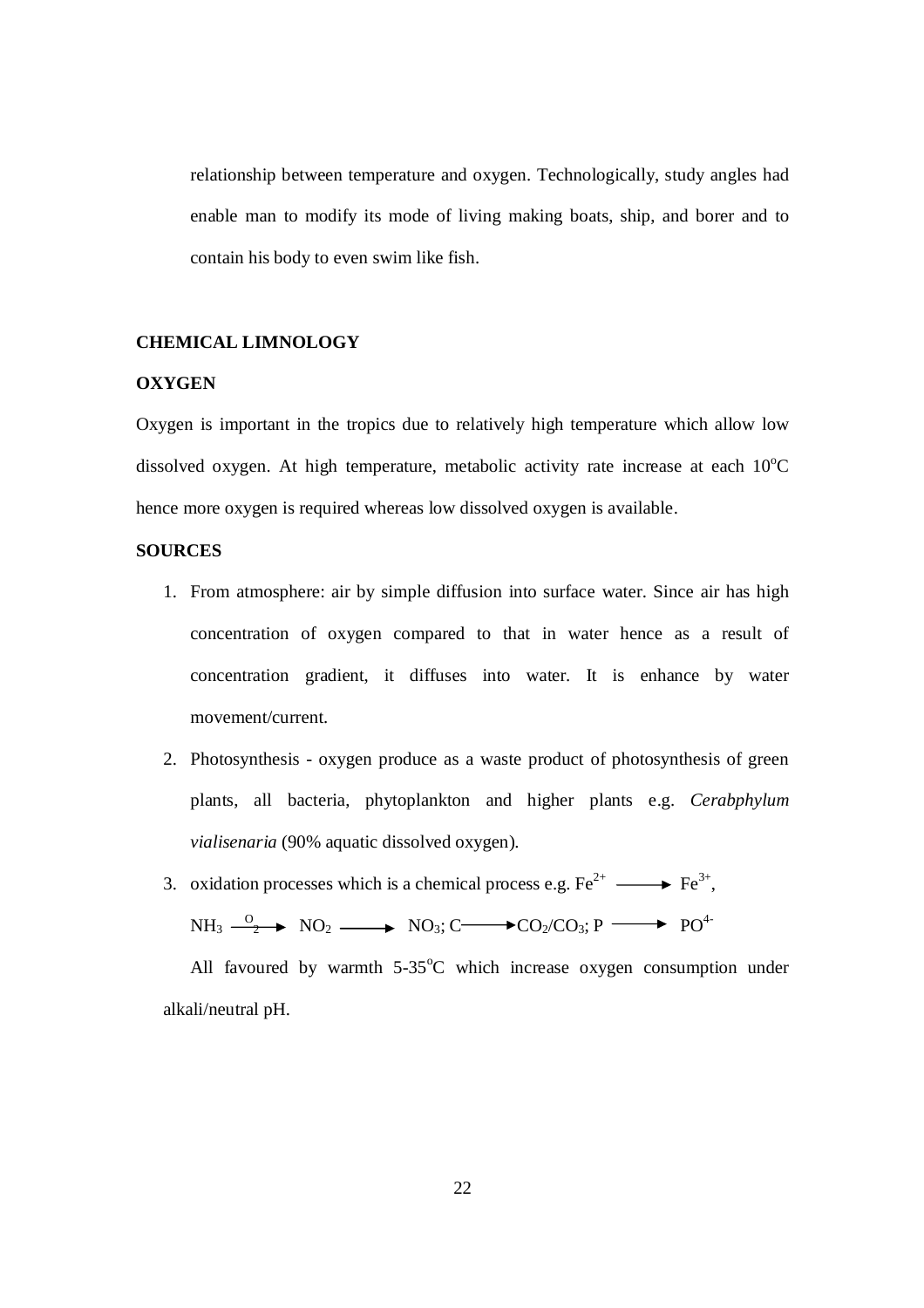**USES**: animal, plants and bacteria use it in respiration. Also it is use in aerobic decomposition of organic material and remains of animals.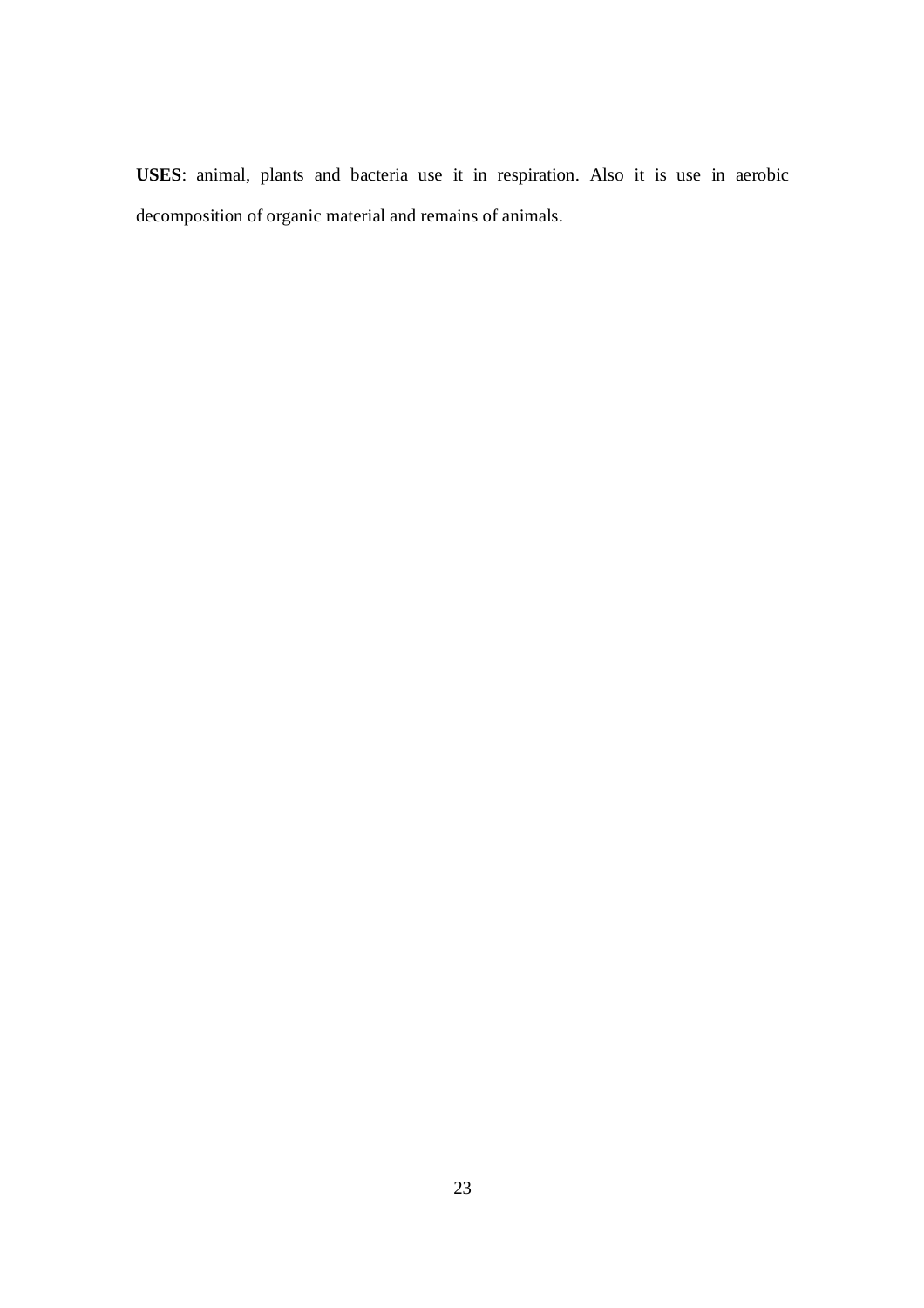## **FACTORS AFFECTING DISSOLVED OXYGEN CONCENTRATION IN WATER**

- i. Temperature- it has inverse relationship on dissolved oxygen. High temperature result into low dissolved oxygen. Cold water contain more DO
- ii. Diurnal variation- during the daytime water is warm and hence low DO; during the night time, water is cold which implies high DO
- iii. Atmospheric pressure have direct relationship. Low pressure gives low DO related to altitude. At higher up the mountain, temperature is low and DO is high.
- iv. Water movement- any form of water movement help to increase DO concentration e.g. using aerators/agitators. Aerate the water to increase the DO
- v. Photosynthetic activities produce  $O_2$  thus increase in DO in water during the day time and low DO at night when no photosynthesis. In addition, during the daytime, there is high light which give rise to high photosynthesis and high DO. At night, there is low light, low photosynthesis and high respiration therefore low DO. Dissolved oxygen at the surface increase than at the bottom because green plants and photosynthesis concentrated at the surface (just before the surface since high light intensity) more.
- vi. Organic concentration- the greater the organic matter which requires oxygen for decaying processes, the lower the remaining dissolved oxygen.
- vii. Presence of suspended materials intercept with light penetration, reduce light penetration, casing low photosynthesis and thereby leading to level of DO
- viii. Water chemistry- chemical reaction due to oxidation of  $\text{Fe}^{2+}$ , NH<sub>3</sub>, C and P lower DO in water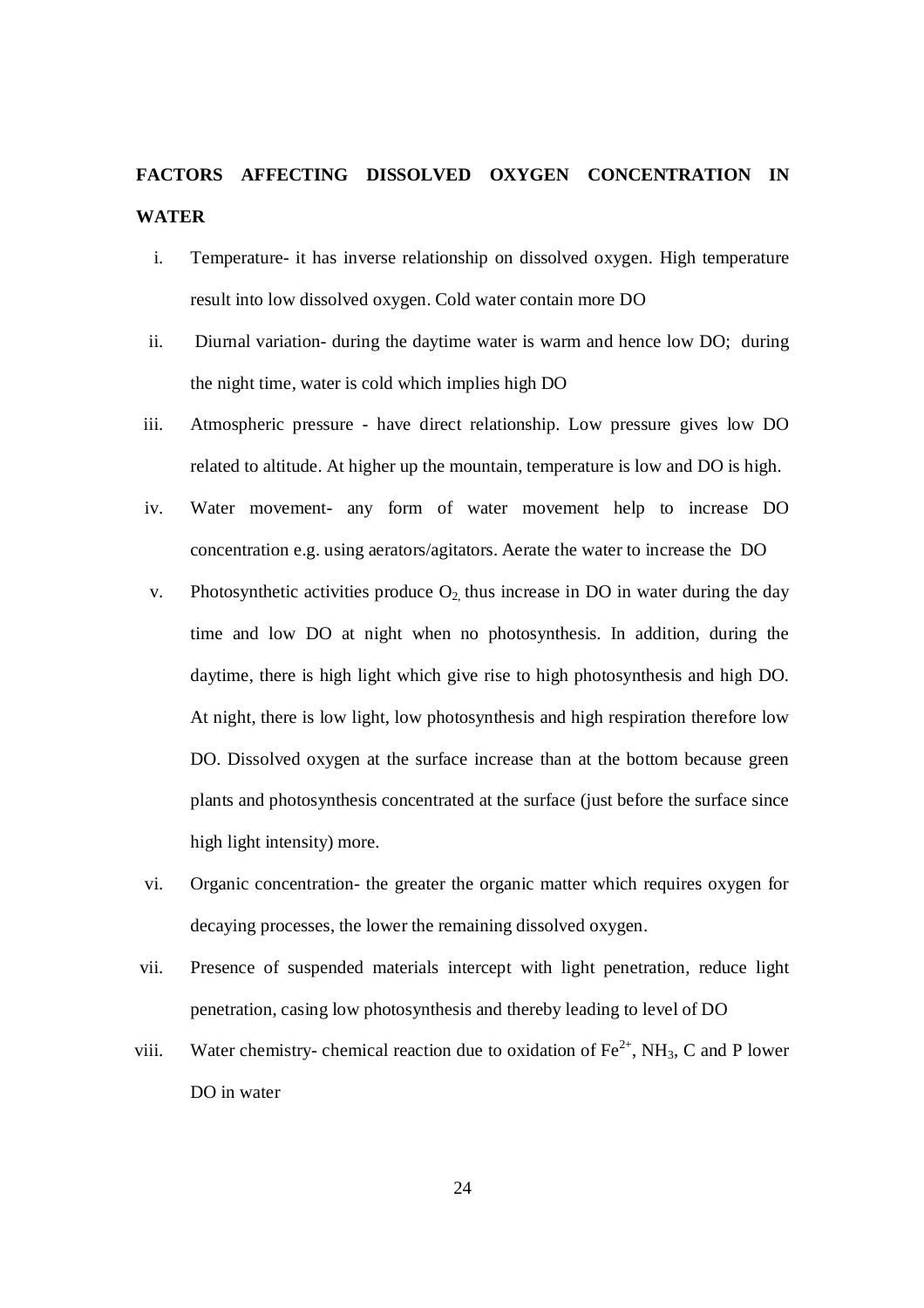ix. High salinity also results in low dissolved oxygen e.g. 20mg salt decreases oxygen by 0.008mg/threshold.

#### **VARIATION**

- Diurnal: in day time there is high light in water, high nutrient and high dissolved oxygen in water.
- Seasonal in dry season, water transparency increase as more light penetrate and photosynthesis increases as well as the level of dissolved oxygen. During rains, rain wash debris into water, water become turbid and there is low penetration of light, low photosynthesis and low dissolved oxygen.
- In running water (rivers and stream, due to water movement, mixing occur, hence high DO
- Spatial variation- dissolved oxygen increases at water surface, lower at the bottom. In shallow streams, uniform DO, water being light.
- In deeper water bodies, occasionally mixing increases DO at onset of thermal stratification; hypolim has high dissolved oxygen and latter falls.

#### **DISSOLVED OXYGEN AS REGARD FISH CULTURE**

In good water quality  $NH_3 \longrightarrow NO_3$ , C $\longrightarrow CO_2/CO_3$ , P  $\longrightarrow PO_4$ Thus, help to sanitize the water, converting some toxic substances into useful ones. High DO present, fish feed well as rate of metabolism increases resulting in growth. In low DO, there is low metabolic rate, fish feed poorly and result in low growth as it waste energy gasping for oxygen, hence low growth, low flesh is added.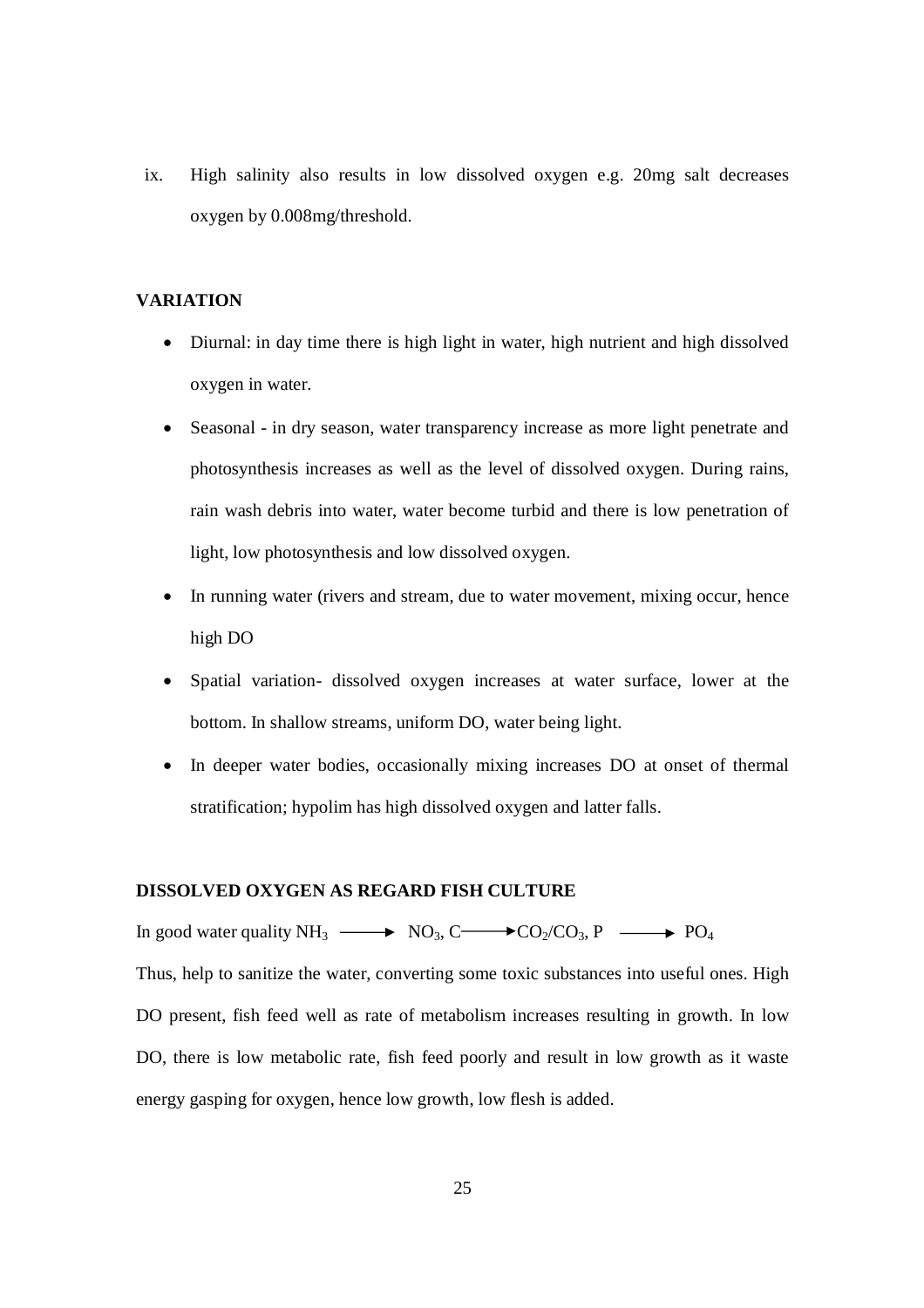In low DO, pathogenic bacteria, fungi, and leeches thrive well. Low dissolved oxygen, hence encourage disease outbreak leaving damage on fish skin. High dissolved oxygen encourages high stocking density of fish, fish eggs, larva and adults. Super saturation of DO in water will lead to high fish mortality which is as a result of gas bubble disease in young fish. As a result of excess oxygen in their blood, some oxygen release as bubbles block blood vessels and other organs and when it get to heart, disturb blood pumping by the heart hence death.

#### **AERATING THE WATER TO INCREASE DO**

- a) Using aerators to pump air into water through airy stones/diffusers
- b) Water agitators act like propellers with burning or rotating blade mixing the water
- c) Some paddle like
- d) Allow water to drop from a shower-like tap into the water body. As the water drops it picks more oxygen to increase water DO

#### **DETERMINATION OF OXYGEN LEVEL**

- 1) Using oxygen meter, pen sized with its electrode in water read DO in mg/litre or percentage oxygen saturation.
- 2) WINKLER'S TITRIMETRIC method, using Winkler's solution A and B i.e. KOH, KI and MnCl.
	- i. Fix oxygen immediately collected from water
	- ii. Pipette 2ml of each solution to about 200ml of water sample using different pipette all the time. 2ml of solution A pipette into 200-250ml of water (bottom of bottle). 2ml of solution B pipette into 200-250ml of same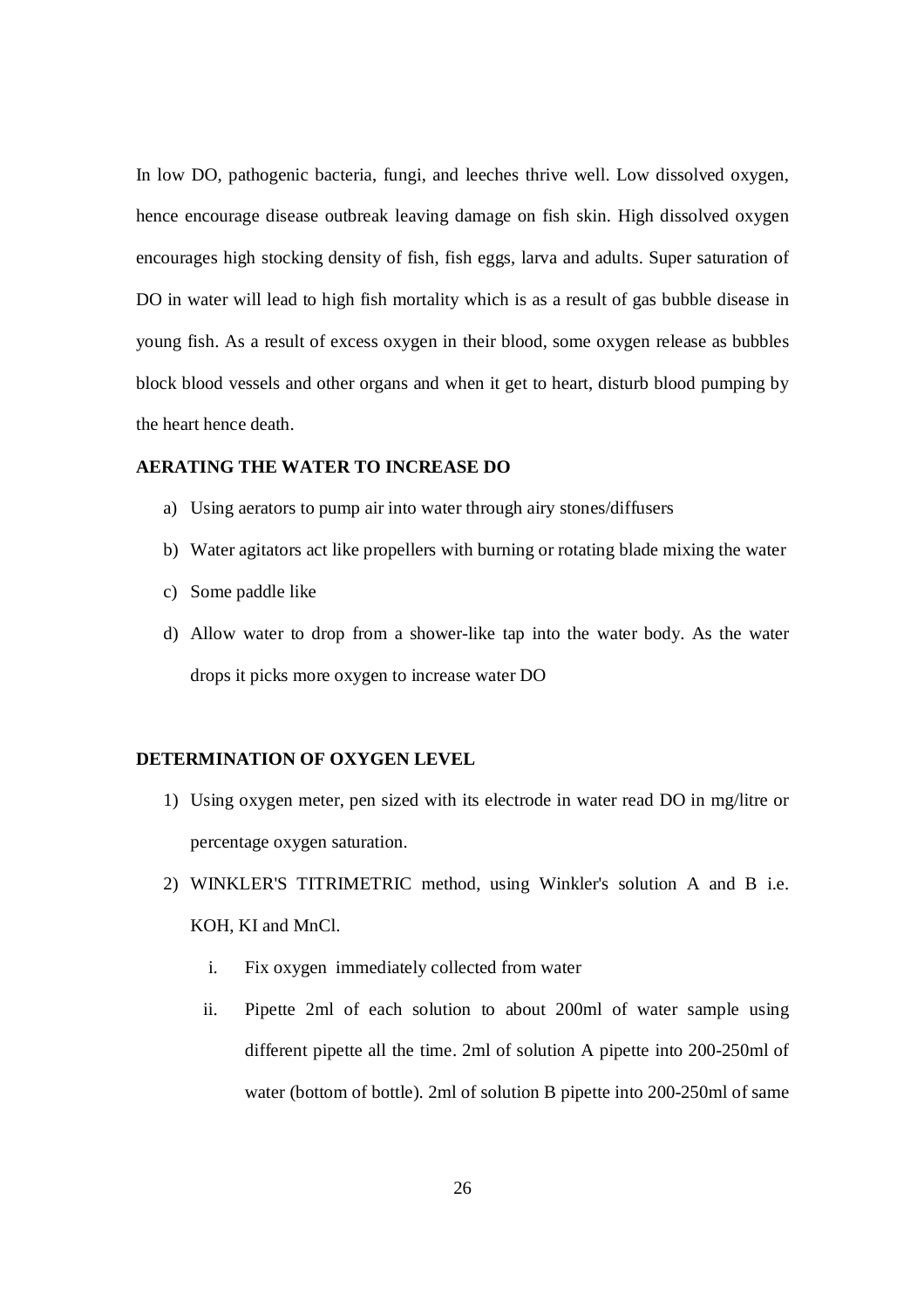water (near mouth of bottle). Cover this mixture with stopper allowing no air bubbles in, shake this mixture until a brown precipitate  $(MnO<sub>2</sub>)$  is formed may be kept for weeks or months for further analysis.

- 3) TITRATION add 2ml of conc.  $H_2SO_4$  to dissolve precipitates which gives a yellow coloured solution and introduce acidic medium. Titrate this yellow solution against normal/80 of sodiumthiosulphate using fresh boiled starch solution as indicator. This gives blue-black colour on starch because of iodine. Titrate until blue-black disappears (no more iodine). Volume of Nathiosulphate used against 100ml of sample gives concentration f oxygen in mg/l in the water e.g. 8ml of Nahiosulphate against 100ml of Winkler's gives 8mg of oxygen per litre.
- 4) If one spit on water and the spit remain intact onmix, it implies low oxygen concentration. If water body is stirred and it foams, it implies pollution and low oxygen concentration

#### **SALINITY**

It is the amount of dissolved salt in water in parts per thousand i.e. amount of salt dissolve in one litre of water. Fresh water has little salt  $\langle 0.05\%$  of salt in one litre), marine  $= 20-37\%$ , brackish  $= 5-20\%$ . All these are divided into hyposaline, mesosaline, and hypersaline.

Salinity affect productivity with certain range especially which  $PO^4$ ,  $NO^3$ ,  $CO_3^2$ concerned.

Excess salt = pollution = depth of organism = increase in production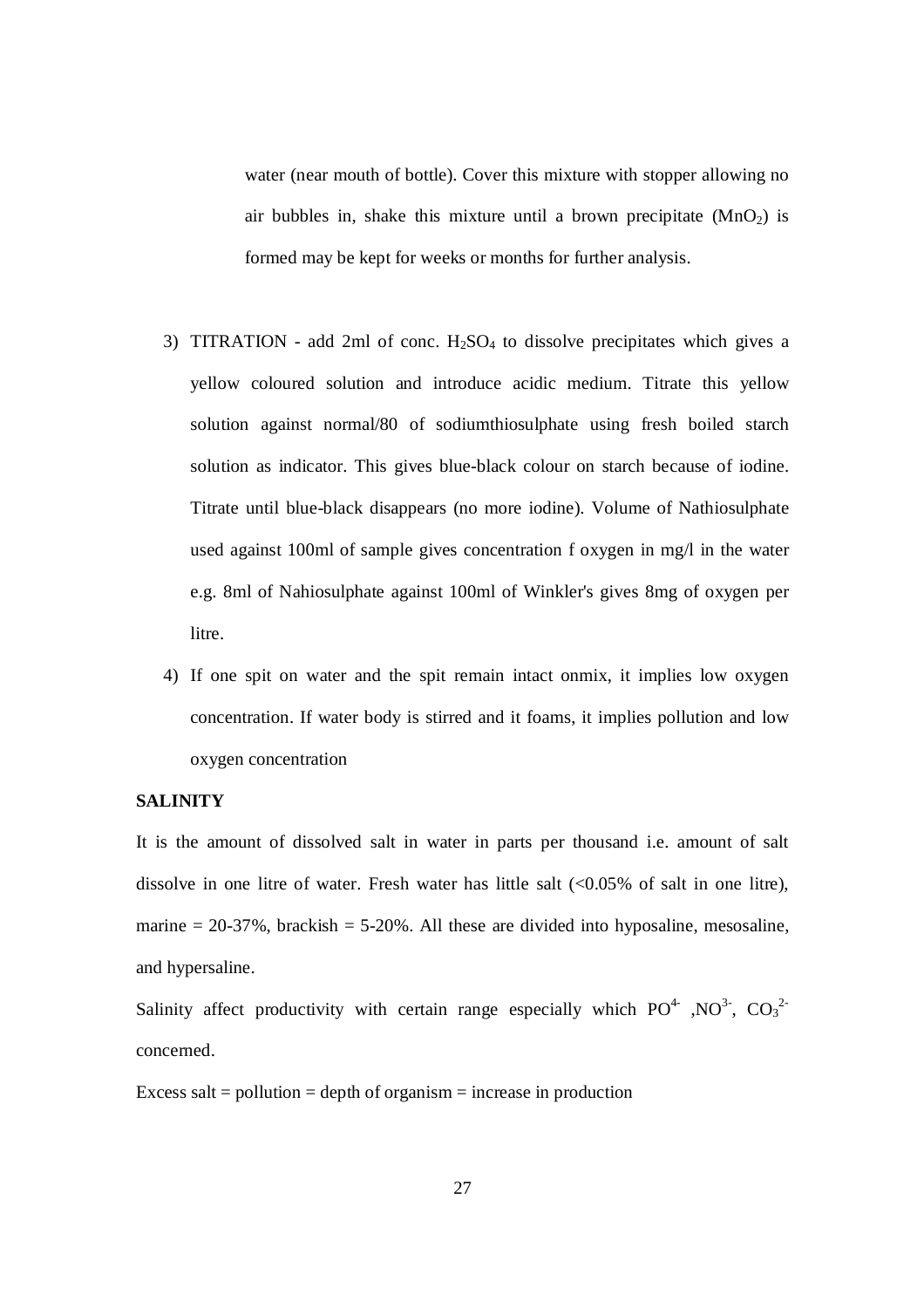Therefore fertilizer applied will increase the concentration of  $NO<sub>3</sub>$  and  $PO<sub>4</sub>$ . Increase in salinity affect organism distribution, only low salinity lovers restrict into freshwater. While saline lovers stay in marine (Due to osmosis and Exosmosis) e.g. Clarias die at salinity >12.5%o. Very few organism can cope with fluctuation in salinity, therefore marine fishes has higher population than freshwater, while the lowest population is found in brackish water environment.

Salinity affects biology of organism in water. Increase salinity will increase the growth of fish.

In fresh water, organisms spend more energy to control Osmoregulation (water entering its tissue). This energy would have added to its growth. Tilapia tolerate change in salinity hence cultured in brackish and saline water of Israel, Philippine (grow and produce but may not breed in saline water)

**Seasonal variation** - during rain, aquatic body is diluted resulting in low salinity. During the dry season, water evaporated leaving salt at the bottom of the water thereby increasing salinity.

**Spatial variation** - salinity is low in areas with lot of rain e.g. Tropics. Salinity is high in place with little or no rain e.g. desert like Dead Sea (Arabia country), Red sea (between Arabia and Sahara). Many lakes in east Africa are greatly saline e.g. Eutopia. Also saline in standing water bodies such as lakes and ponds is greater than that of flowing river. Salinity depend on geochemistry of the bed rock. If substratum has lot of lime and  $NO<sub>3</sub>$ , Po<sub>4</sub> there is high salinity. If water run over insoluble materials e.g. granite it gives a freshwater wih no salt.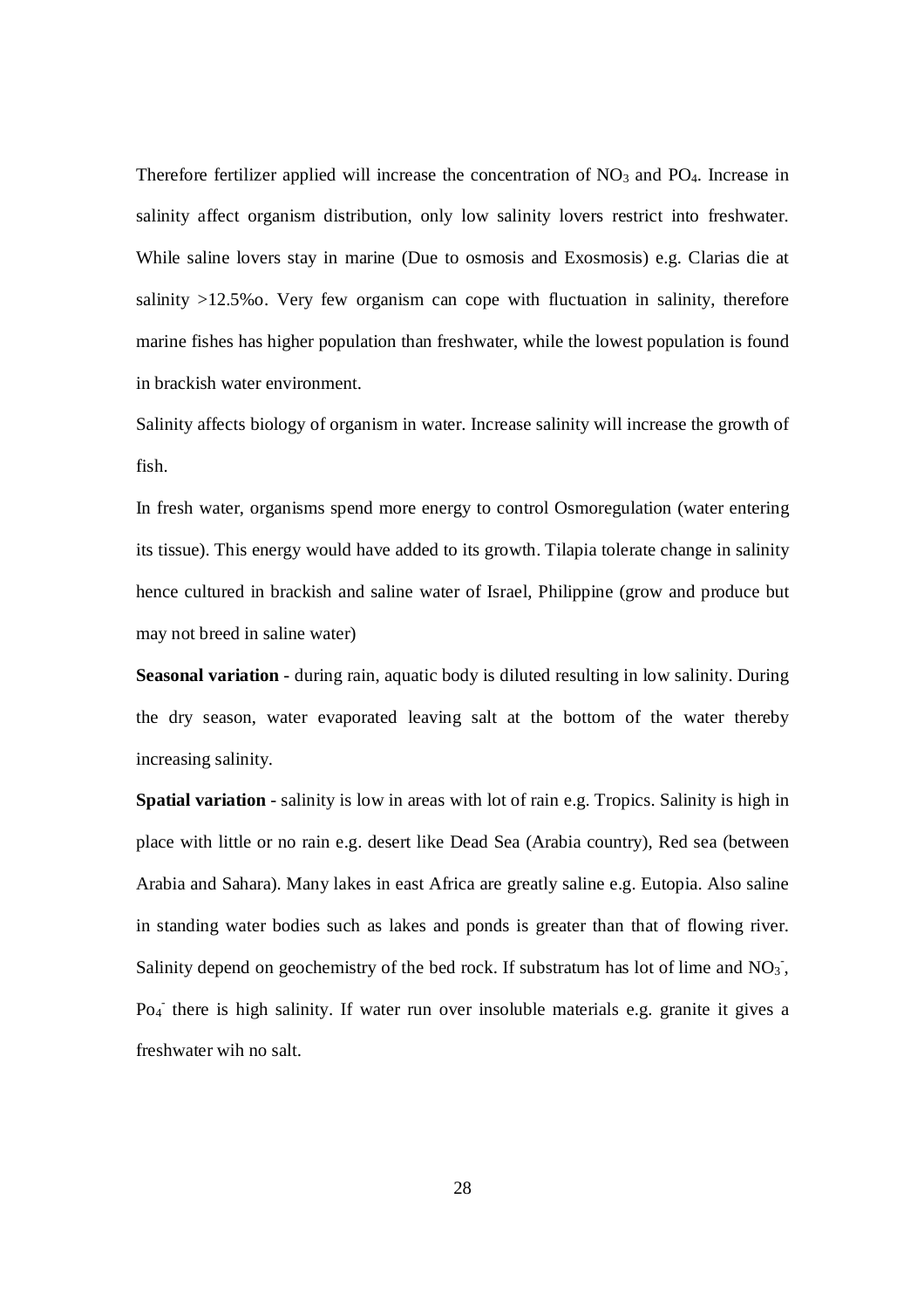#### **FACTORS AFFECTING SALINITY**

**Temperature:** increase in temperature results in high evaporation therefore increase in salinity.

**Rainfall:** increase in rainfall will decrease salinity and when rainfall is decrease, salinity is increased.

**Organism:** certain mollusks and fishes absorb salt to make their body shell i.e. decrease in water salt content.

**Decaying organisms:** the decaying organisms in water breakdown into ions which increase salinity.

**Man:** man as ecological factor use fertilizer, pesticides, which increase salinity. Also, man use water bodies for refuse disposal of factories, poultry, abattoirs, and domestic waste all increase salinity.

#### **MEASUREMENT OF SALINITY**

- 1. measurement of salt whose water has been evaporated at temperature of  $60-80^{\circ}$ C (not use in fresh water)
- 2. measure amount of chlorine using salt meter
- 3. Using titration method -titrate  $AgNO<sub>3</sub> + saline water using K<sub>2</sub>Cr<sub>2</sub>O<sub>7</sub> (chromate)$ indicator) will give yellow.

#### **SALT CONCENTRATION**

It is determined by electrical conductivity based on number of charge. The more the dissolved salt content, the greater the charges and the conductivity. Using two electrodes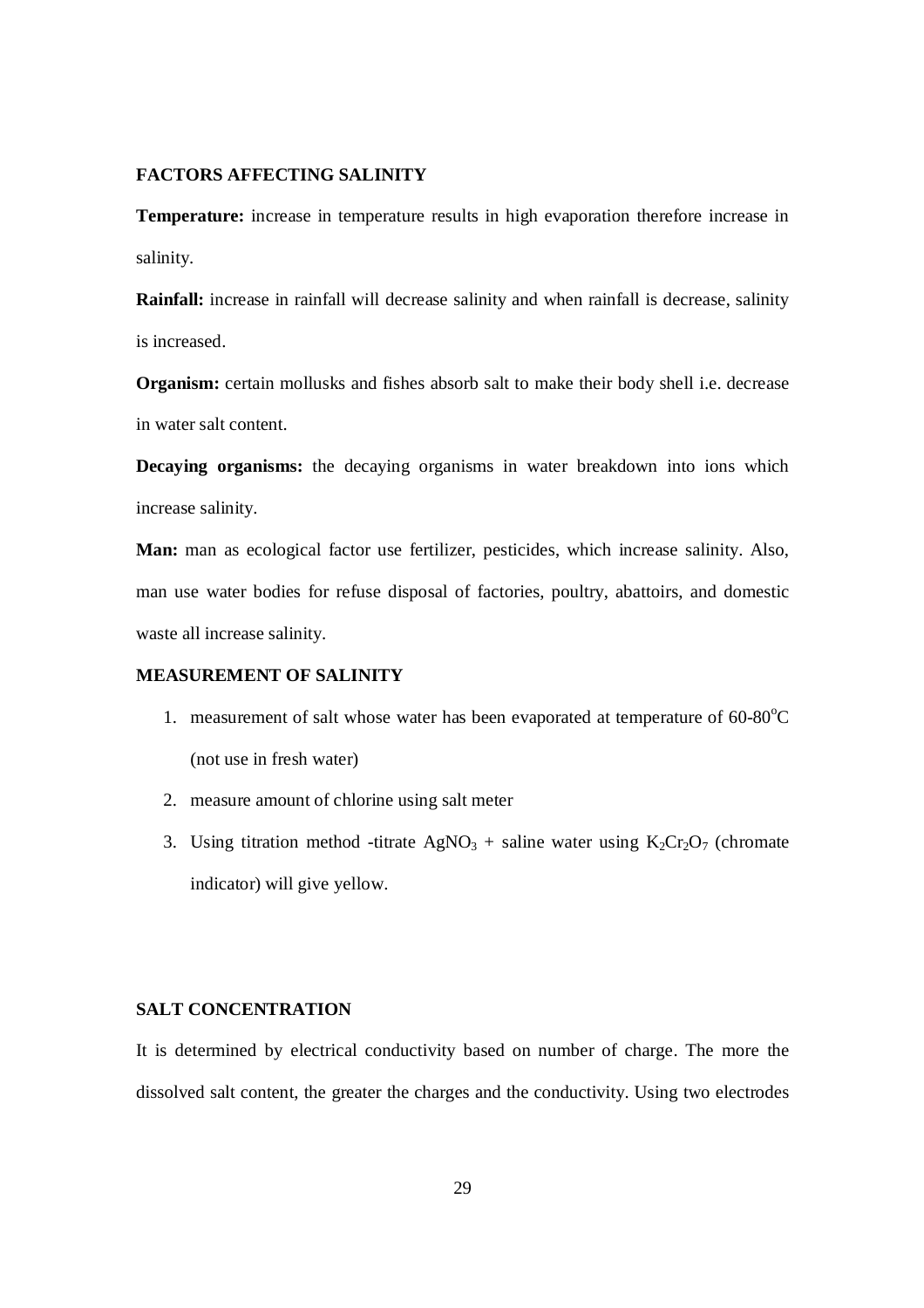and measure with conductivity meter to measure current in mho/cm or ohm $^{-1}$ /cm. since intensity depends on temperature, therefore in tropics  $25^{\circ}$ C, temperature  $20^{\circ}$ C. ohm<sup>-1</sup>/cm replaced with siemens S  $cm<sup>-1</sup>$  at 25 $°C$ . Measure inorganic charges

 $H_2O + CO_2 \longrightarrow H_2CO_3$  at  $25^{\circ}C = pH 5.68$ 

#### **HYDROGEN ION CONCENTRATION (pH)**

This is the degree of acidity or alkalinity of water. It ranges from 1-14 (1-6.9 is acidic, 7.0 is neutral, 7.1-14 is alkaline). pH also reflects presence of salts in water, clean pure water is neutral, rain water contains  $CO<sub>2</sub>$  which form carbonic acid and makes the water more acidic i.e. low pH. Urban water contain sulphur compounds which form  $H_2SO_4$  with water which is acidic; urban water also contain heavy metals, divalent elements e.g. Ca, Mg, which is alkali.

**Diurnal variation:-** in the daytime, phytoplankton plus other aquatic plants absorb CO<sub>2</sub> for photosynthesis thus leaving the water very high in pH. At night, a lot of  $CO<sub>2</sub>$  is released into water via respiration of aquatic organisms. This increased water acidity, hence low pH.

**Bed rock-** clay soil substratum gives acidic water

**Productivity-** at pH 6.5 - 9.0 there is maximum productivity. Below 6.5 there is low growth, at pH 5 fishes refuse to reproduce and at pH 4 fishes die. At higher pH (alkali) fish lives for short periods but at pH>11 fish dies. Reason why we add lime to water is to regulate pH.

#### **MEASUREMENT**

1. Using pH meter- deep electrode into fresh sample at room temperature to measure pH directly.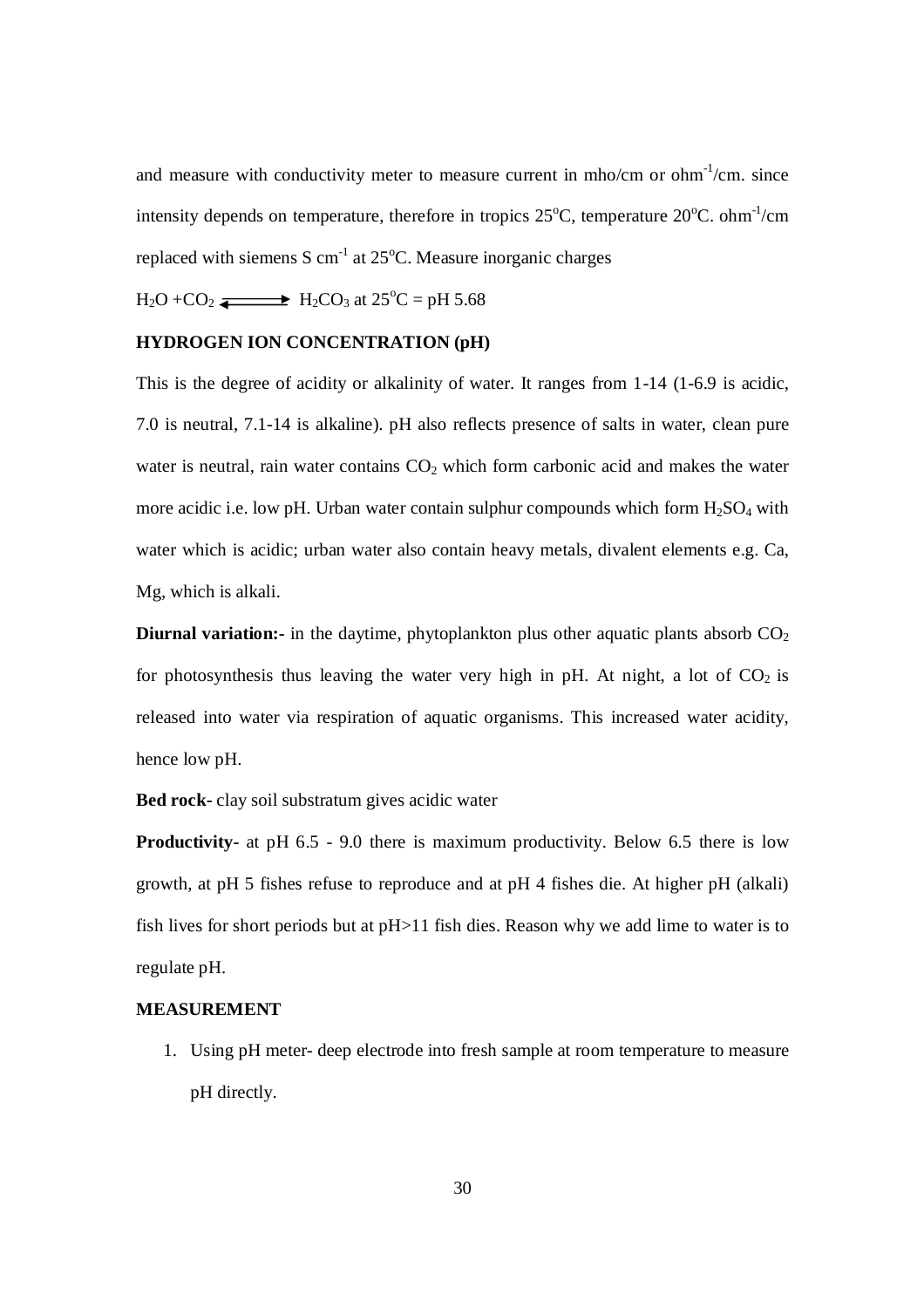- 2. pH solutions e.g. methyl red will give colour which is compared on the scale
- 3. pH paper with which chemical have been impregnated. Dip in water compared on pH scale.
- 4. Litmus paper dips in water and compares this on scale.

#### **CARBONDIOXIDE (CO2)**

Concentration of carbondioxide depends on photosynthetic activities of phytoplankton and other plants and by their respiratory activities. During day time, the light present pick up  $CO<sub>2</sub>$  to photosynthesis, hence depleting the aquatic  $CO<sub>2</sub>$  result in alkali water  $(CO<sub>2</sub>)$ being acidic) i.e. high pH. When phytoplankton dies off or during thermal stratification and cloudy weather, there is low light penetration which reduces photosynthesis hence high concentration of  $CO_2$  and acidic water. High level of  $CO_2$  can be tolerated by fish though avoid low  $CO<sub>2</sub>$  5mg/l, most survive  $CO<sub>2</sub>$  concentration of 60mg/l.

 $H_2O + CO_2 \longrightarrow H_2CO_3$ 

Rain water is greatly acidic because it contains  $CO<sub>2</sub>$  which form carbonic acid with water. Also water from urban areas containing sulphur reacts with water to give  $H_2SO_4$ .  $CO_2$  can also react with bases in rocks and soils (bedrock) to form  $HCO_3$ .

 $CaCO<sub>3</sub> + H<sub>2</sub>O$   $\longrightarrow$   $CO<sub>2</sub>$  increases +  $Ca<sup>2+</sup> + 2HCO<sub>3</sub>$ 

CaMg(CO<sub>3</sub>)<sub>2</sub> +2CO<sub>2</sub> +H<sub>2</sub>O  $\longrightarrow$  Ca<sup>2+</sup>

Both calcite and dolomite gives low solubility but solubility of  $Mg^{2+} + 4HCO_3$  is enhance by  $CO<sub>2</sub>$ . Therefore  $HCO<sub>3</sub>$  can act as acid and base.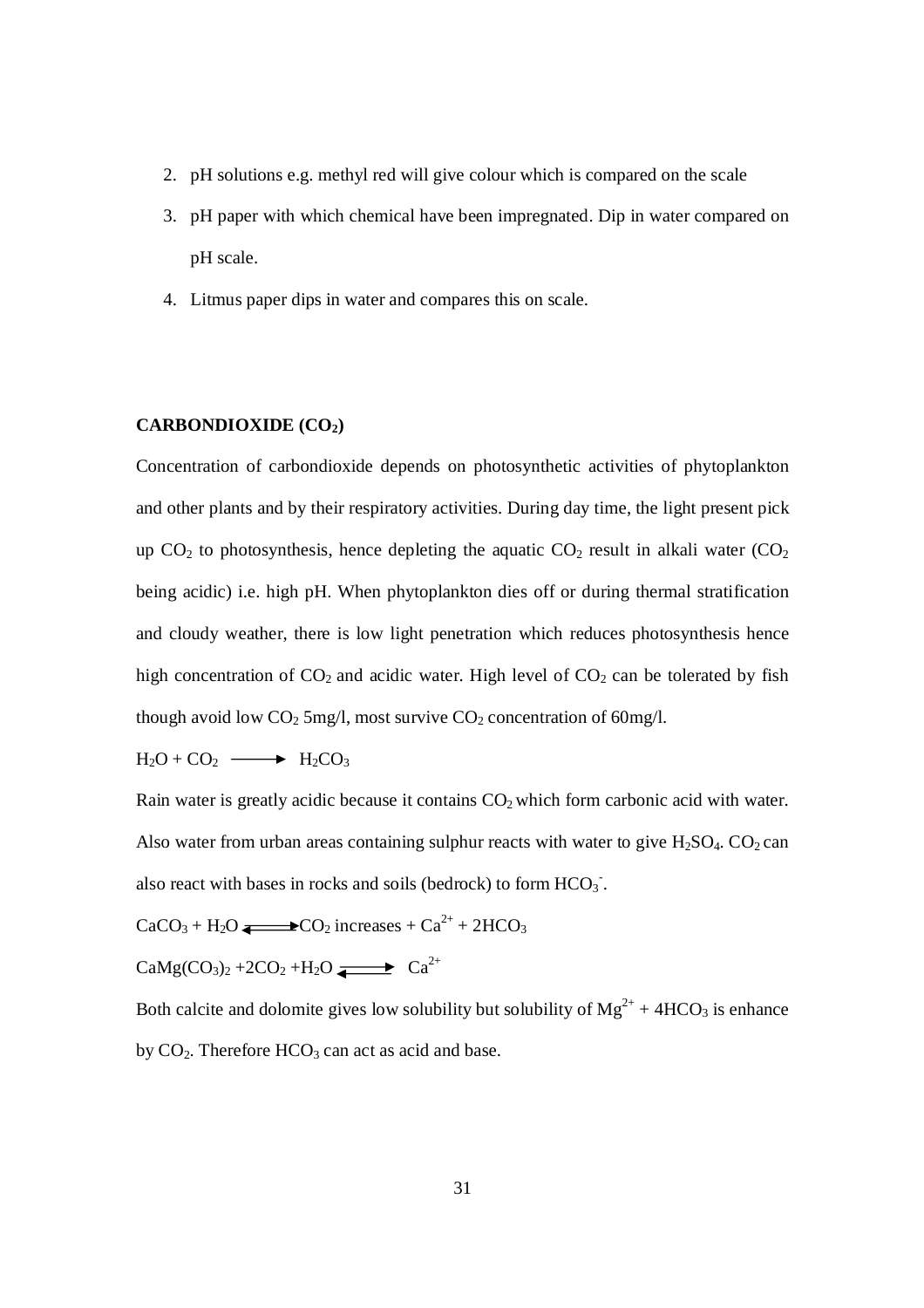Carbondioxide get into water via release from animal and plant excess  $CO<sub>2</sub>$  removed by  $Ca(OH)$ <sub>2</sub>.

#### **Carbondioxide and alkalinity**

Bicarbonate and alkalinity which reflect with carbonate contents of the bed rock/bottom muds.  $CO_3^2$  alkalinity cause strong hardness in water gives more production than soft water as essential element like phosphorus increase, alkalinity enriching the water.

#### **PHOSPHORUS**

Phosphorus is a key metabolic nutrient, its presence regulates phytoplankton and plant product, hence increase fish production. Presence of  $H_3PO_4$  ionisable organic phosphates from effluents increases soluble organic phosphorus.

**SOURCE**; found in aerobic mud of high CaCO3 with precipitate tricalcium phosphates  $Ca(PO<sub>4</sub>)<sub>2</sub>$ , therefore less Phosphorus should be added to water with muddy bottom as aquatic plankton plus fish and other rooted plants get it from mud. This Phosphorus is only available to organism during overturning and decline in oxygenate environment of pH 5.5-6.

#### **NITROGEN**

**Source:** The sources of nitrogen include biological source, meteorological source and industrial source. Most Nitrogen in organic matter exist as a acids in CHON which are deaminated to give  $NH_3$ . Nitrogen undergoes ammonification to release  $NH_3$  into environment by a heterotrophic process i.e. aerobic/anaerobic release  $NH_4^+$  used by aquatic plants.

 $NH^{3+}$  NO<sub>3</sub> (chemo autotrophic bacteria) i.e  $NH_4^+ + 1^1/2O_2$  NO<sup>2-</sup> + 2H<sup>-</sup> +  $H<sub>2</sub>O$  (by nitrosomonas which use  $NH<sub>4</sub>$  as energy source)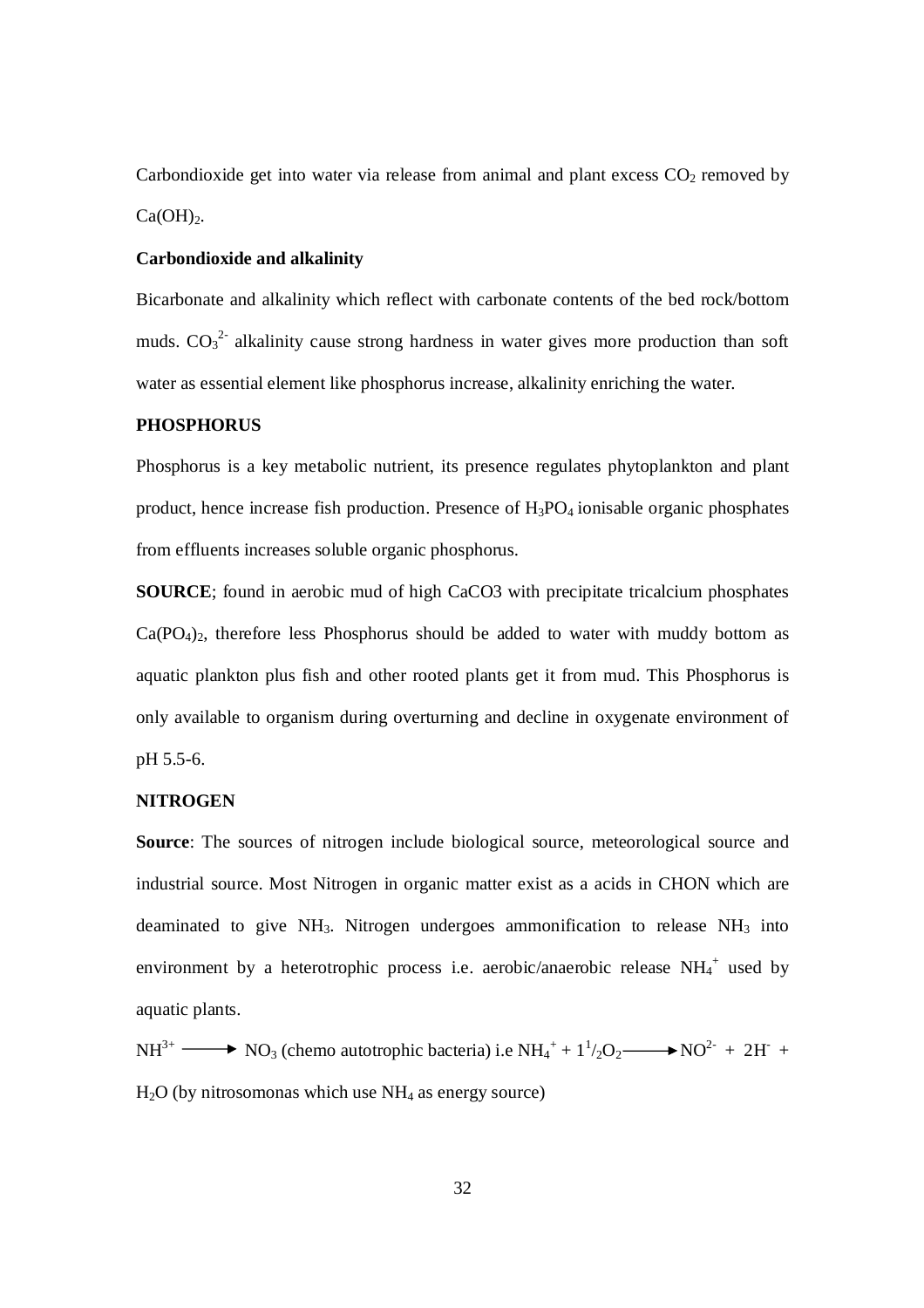$NO^{2+1}/_{2}O_{2} \longrightarrow NO_{3}$  (nitrobacter which use  $NO_{2}$  as energy source)

At pH 7-8, temperature  $25{\text -}30^{\circ}$ C nitrification is rapid by free living bacteria and blue green algae. NO2-, NH3, NO3-. Inorganic forms of Nitrogen in  $H<sub>2</sub>O$ . NO<sub>2</sub> present only decrease DO.

High concentration of NH<sub>3</sub> and NO<sup>3-</sup> found in newly fertilized ponds or following plankton die off. When Nitrogen is used in fertilizing the pond, the concentration declines quickly

- 1. Must have been absorbed by plants which release it to bottom mud when dead.
- 2. Denitrified in hypolimnion plus mud.
- 3. Absorb by mud.
- 4. Loss through volatilization of NH<sup>3</sup> during high pH in the afternoon.

Diagram

#### **SULPHUR**

Sulphur occurs as  $SO_4^2$ , concentration varies with geological material and hydrological condition of water. It is greater in water of high salinity (acidic water) and greater in ponds receiving acid mine drainage.

H<sub>2</sub>S-: it is available in anaerobic water when heterotrophic bacterial use  $SO_4^2$  and excrete H2S as waste in hypolimnion zone.

 $SO_4^2 + 8H^+ \longrightarrow S^2 + 4H_2O, H_2S \longrightarrow HS + H^+$ ,  $HS \longrightarrow S^2 + H^-$ 

Manganese and iron forms Ferrichydioxide, low in water when manganese is lower. Both found in hypolimnion region and mostly in wells.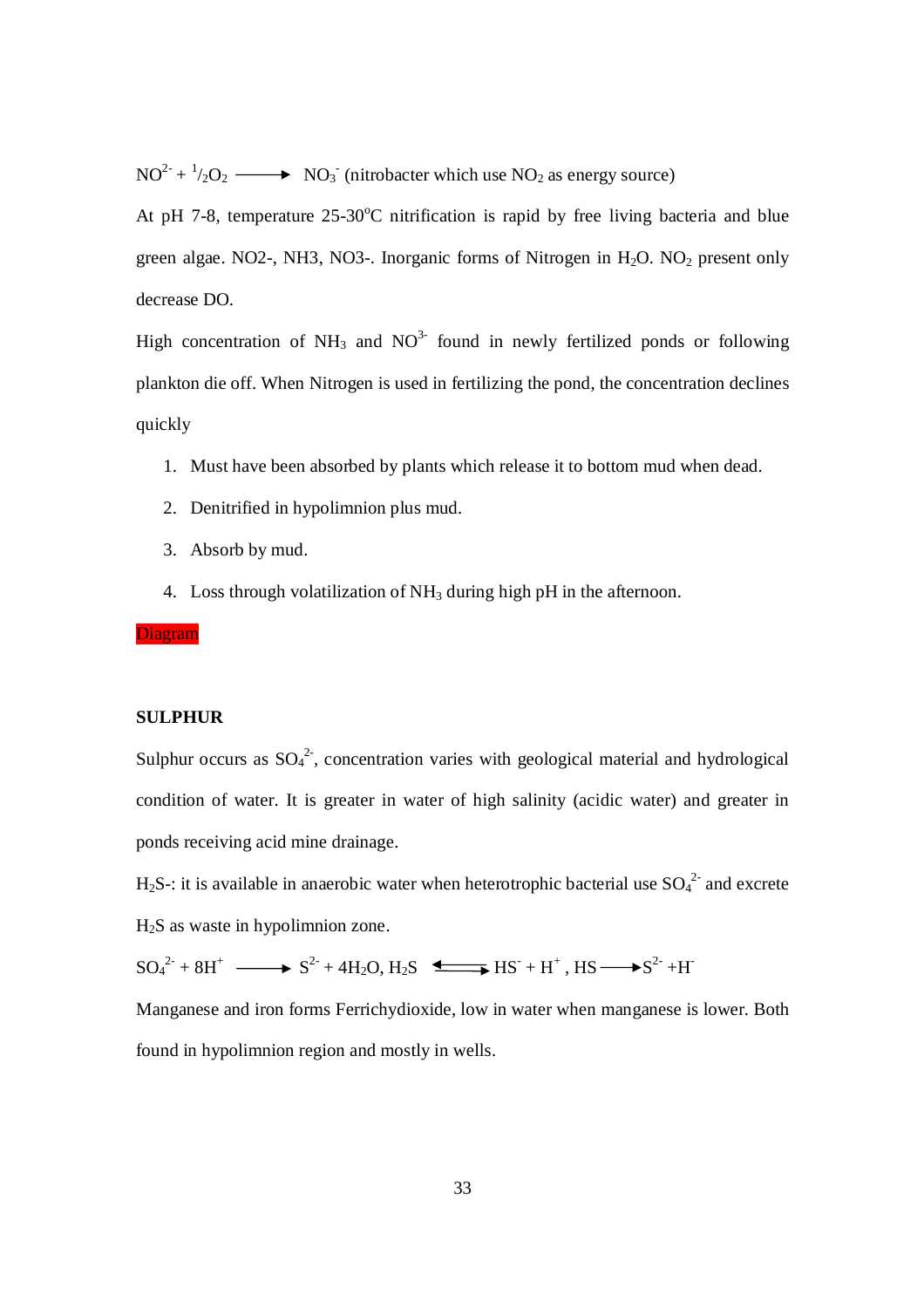#### **SILICON**

Silicon is found as undissolved silica acid 1-50mg/l HSi.O3.K, Na, Cl.

Sodium and chlorine are higher in coaster water with higher rainfall (1-100mg/l) and ponds in arid zone with fertile soil (not in sandy soil).

Zn, B and Cu- zinc and boron micro but important for plant growth, copper is important because fish farmers use it as herbicides. In form of  $CuSO<sub>4</sub>$  as fertilizer, dissociate to give  $Cu^{2+}$  which form complex with a polypeptide to preserve it.

Cl- Inform of molecular  $Cl_2/Ca(OCl)_2$  (calciumoxichloride) use to disinfect water. Free chlorine form hypochloric and hypochlorus acids.

 $Cl_2 + H_2O \longrightarrow HOCl + H^+ + Cl^$ pH 6-Disinfectant. Chlorine and hypochlorite react with NH3 Chloroamines (toxic to fish). Excess chlorine can be removed using Nathiosulphate  $2Na<sub>2</sub>S<sub>2</sub>O<sub>3</sub>$ .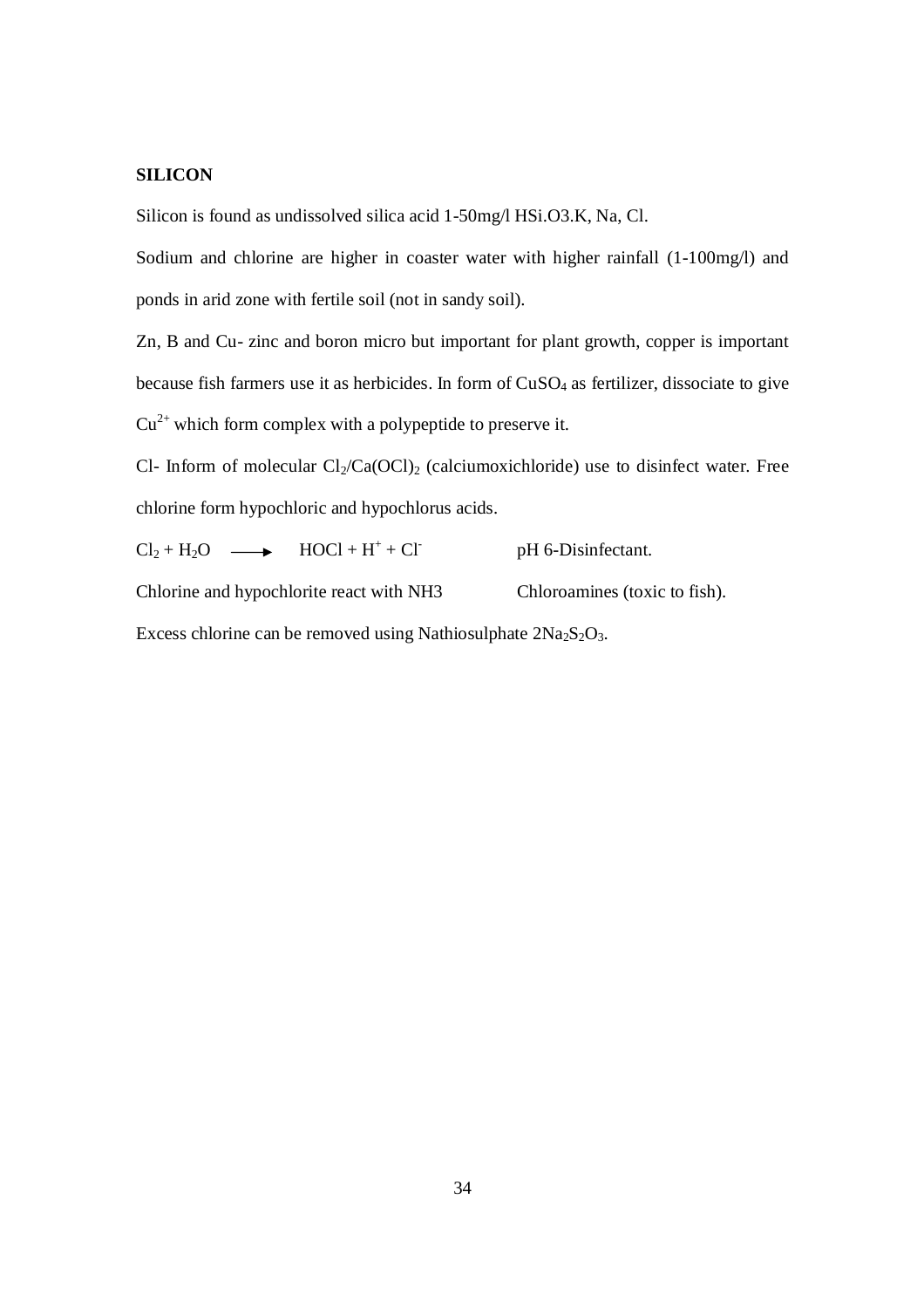#### **PRIMARY PRODUCTIVITY**

This is the synthesis of organic materials (nutrient and solar radiation) to manufacture organic material which is useful to the sustenance of an ecosystem. By producers, primary production set in energy into the ecosystem. It is on this production that other organisms will depend.

The producers are the chlorophyll bearing algae, macrophite, autotrophic bacteria and other phytoplankton. Although in some aquatic ecosystems that are rich in hydrogen sulphite, chemoautotrophic bacteria can be responsible for up to 25% of the primary production.

The basic steps in operation in primary productivity are as follows:

- 1. reception of the solar radiation by the ecosystem
- 2. production of the organic material by the producers
- 3. consumption of the organic material by the consumers
- 4. decomposition of the organic material by the decomposer
- 5. transformation of the organic material into useable nutrient (mineralization)

Example of consumers include those organism which are not capable of self food production but depend on the producers for their food. Example includes grazing herbivores (primary consumers) which are fed upon by the secondary consumers and in some food chain by the tertiary consumers and finally by the detritus feeders.

The decomposers include the organisms that are capable of breaking down the organic material into its nutrient components. They include fungi, and heterotrophic bacteria.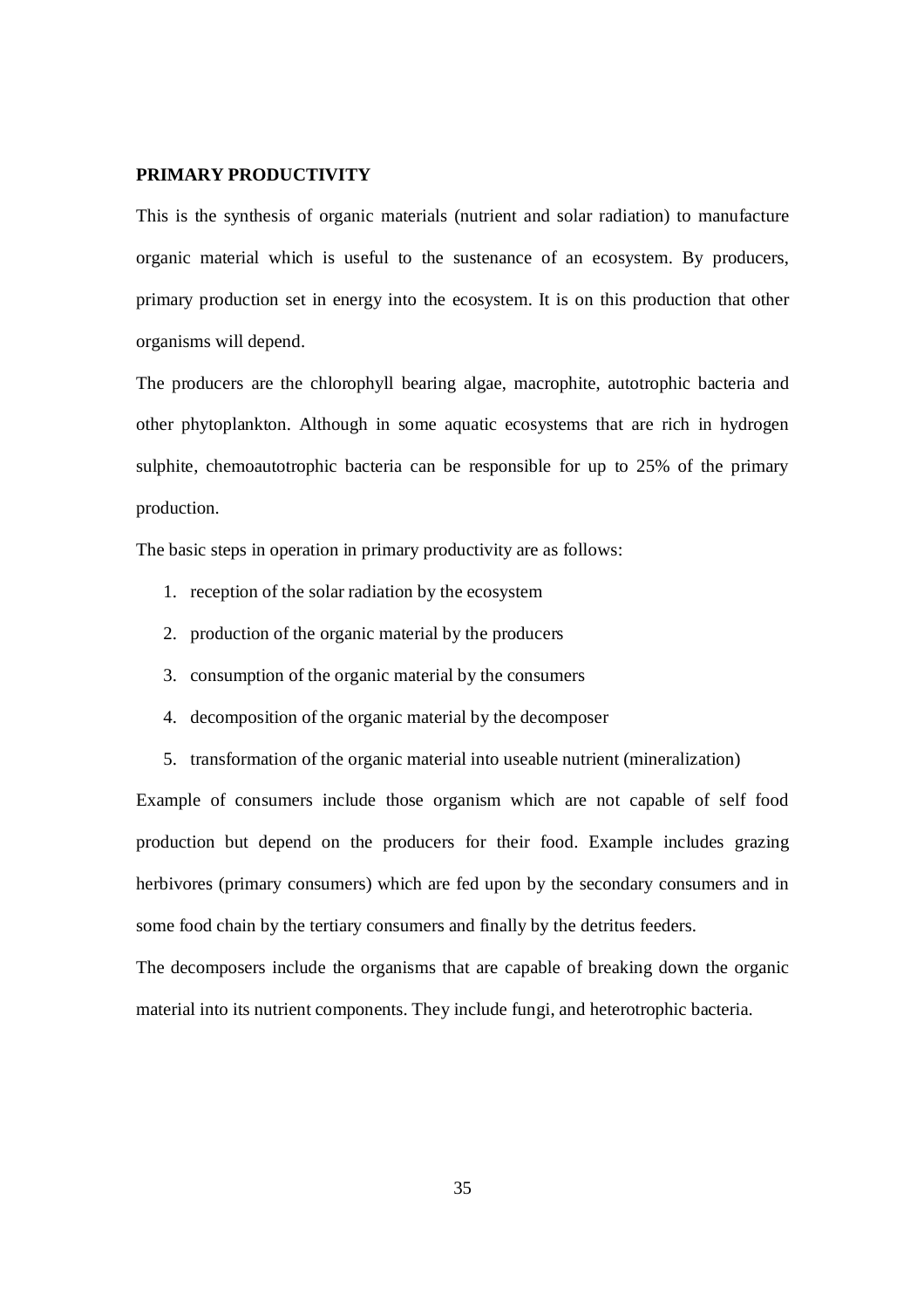The role of mineralization in primary productivity is very crucial because it is the process that ensures continuous existence of the ecosystem. There are two movements in an ecosystem

1 Energy movement which is unidirection and non cyclic

2 Nutrient movement which non unidirection and cyclic

The movement of nutrient from the first trophic level continues to the last trophic level but how the last consumer will carry this energy back to the producer is the problem in ecosystems that are not self sustained by the process of mineralization.

Hence mineralization is the process by which decomposer breaks down organic materials (usually dead organic matter) into the useful forms .e.g. phosphate, nitrate, iron etc.

The process makes inorganic material available for the use of the producers. Therefore the main role of the mineralization is that it ensures continuous process of primary production and continuity of the whole ecosystem.

**Biomass** - this is the total weight of materials (yield or harvested) per unit space and time. The concept of biomass involves every thing like the plant, their roots and every part of the whole population. The weight of all these parts together forms the biomass of the area. Biomass can be for the plankton, fish etc. It can also be for the whole ecosystem combined.

**Standing crop** - is the amount of materials or resource in an area per unit space and time. It does not involves every part of the population but amount that could be harvested per weight e.g. the standing crop of plant in a pond, it is the amount of material harvested at a time in the pond which does not necessarily include the roots and every part of all the plant in the pond.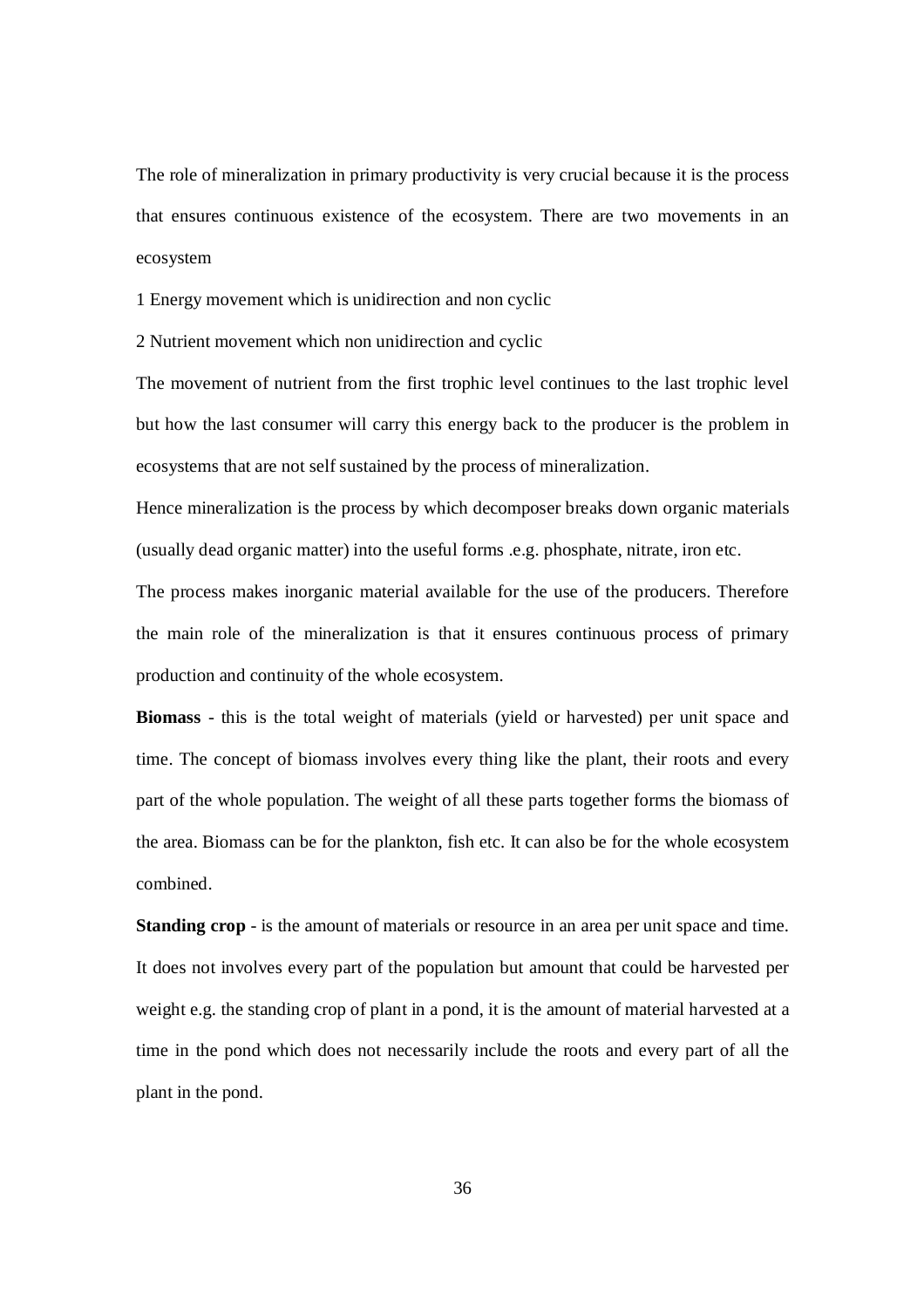**Net production**- in ecosystem net production or synthesis of material occurs from the amount of energy or nutrient available to the trophic level minus energy or nutrient used for respiration and other physiological purpose. For instance, plankton synthesized inorganic material and solar radiation to manufacture organic material. Not all the organic material manufacture will be assimilated and stored by the plankton. Some of this will be used for respiration. The amount remains after removal of the quantity used for respiration is referred to as the Net production of the plankton. In a better way, this particular production is called Net Primary Production. There can be net production in each Trophic level. However the carnivore's trophic level is the most efficient because it has less quantity of material used for physiological purpose.

**Rate of removal**- this is the rate at which organism or organic material is been removed from an ecosystem per unit time. Emigration of animal life, predation by terrestrial animal, movement of nutrient by stream effluent, removal by secondary consumers and those remove through commercial harvesting. All these are some the ways by which organic materials are been removed from ecosystem. When the removal continued the ecosystem will not be self sustaining, hence the only way to sustain itself is through replenishment. The ratio of yield or harvest to replenishment is a measure of the productivity. This ratio determines whether or not the ecosystem is under or overexploited. Some of the way to replenish artificially is through fertilization and stocking but ecosystem replenishes itself through recruitment.

Turbidity also prevents the fishes from finding their prey, thus reducing the feeding activities of fish and lowering productivity.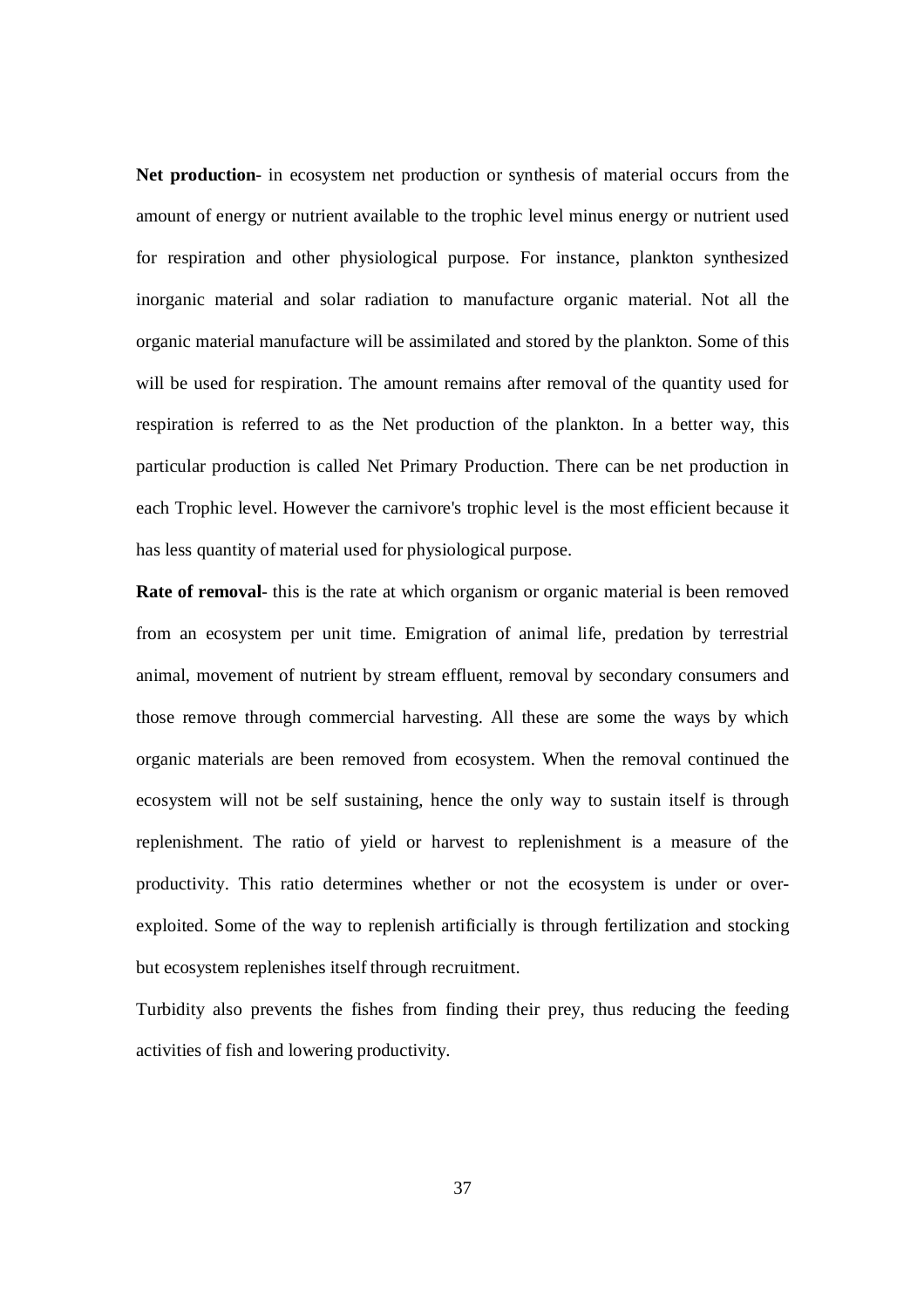A transparency of 30-60cm is desirable for optimum productivity and an index of measuring transparency is the use of secchi disc with a calibrated string and heavy metal that will enhance sinking of the disc. The reading of both when the secchi disc becomes non-visible and when it re-appears is taken and the average of the two is measured as the correct water transparency reading.

Transparency in deep water is very dangerous because the light penetration will not get to the bottom of the water, thus primary production at that level will stop and oxygen will be depleted, decomposition of organic substances will also release ammonia and hydrogen sulphide which are poisonous to fish. Life becomes unbearable and fishes like mud fish are forced to come up to take oxygen using their accessory breathing organs. There is pollution at the bottom level and fish may stop feeding which can lead to mass kills.

#### **Prevention and correction of Turbidity**

Once there is low primary production and massive fish kills, the yield of fish will be reduced drastically. Except corrective measure are taken such as the use of Alum as a chemical mean of correcting clay turbidity and drenching gutters to prevent water run-off or erosion from getting into the water body (mechanical) and planting grass along the bank of the water (biological).

## **CHARACTERISTICS OF MAN MADE LAKES: METEOROLOGY AND HYDROLOGICAL PERSPECTIVES**

Lakes whether natural or man-made, have varying characteristics and features which are partly due to their different geographical locations and are being modified by the environmental factors of their milieu. As such, the special and easily recognised quality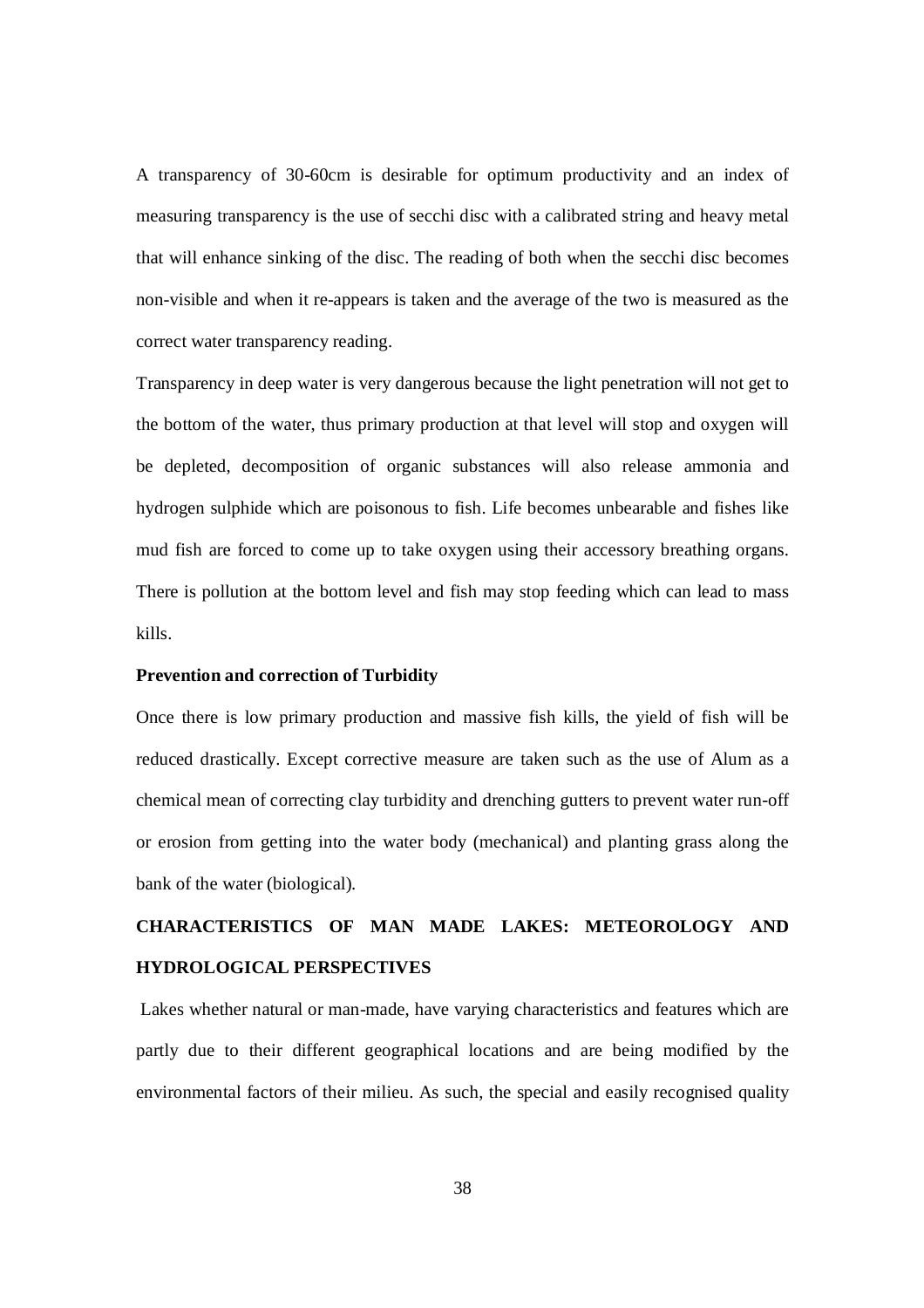of man made lakes, which is the main focus in this discourse are not unconnected with some of these environmental factors of which meteorology and hydrological impact can not be overemphasized.

To start with hydrological characteristics of man-made lakes which are not unconnected with meteorological influences. Three major aspect of hydrological behaviour of lakes in which meteorological plays some important role are:

- changes in the volume of water in storage in lakes
- variation in rate of sedimentation and water quality
- Variation in rate of evaporation losses from surfaces.

Changes in the volume of water in storage in lakes occur seasonally and also from year to year. Variation in the volume of water storage in a lake whether seasonal or annual are primarily determined by meteorological condition which control the rate of water inflow and outflow from the lake. If we assume a water tight lake in which there is no water exchange with the substratum on which it lies, then water input will consist of two components namely river inflow to the lake and direct precipitation over the lake. These all depend on the prevailing meteorological conditions. On the other hand, water output will consist of three components namely, river outflow from the lake, evaporation losses and abstraction for human use. Again the degree of these components is largely determined by weather conditions. For instance, during the dry, hot season, human use of water is generally higher than during the cool, wet season. The meteorological conditions are firstly, the precipitation condition in the catchments of the rivers that feed the lake coupled with the direct precipitation over the lake. Moreover the duration of the sunshine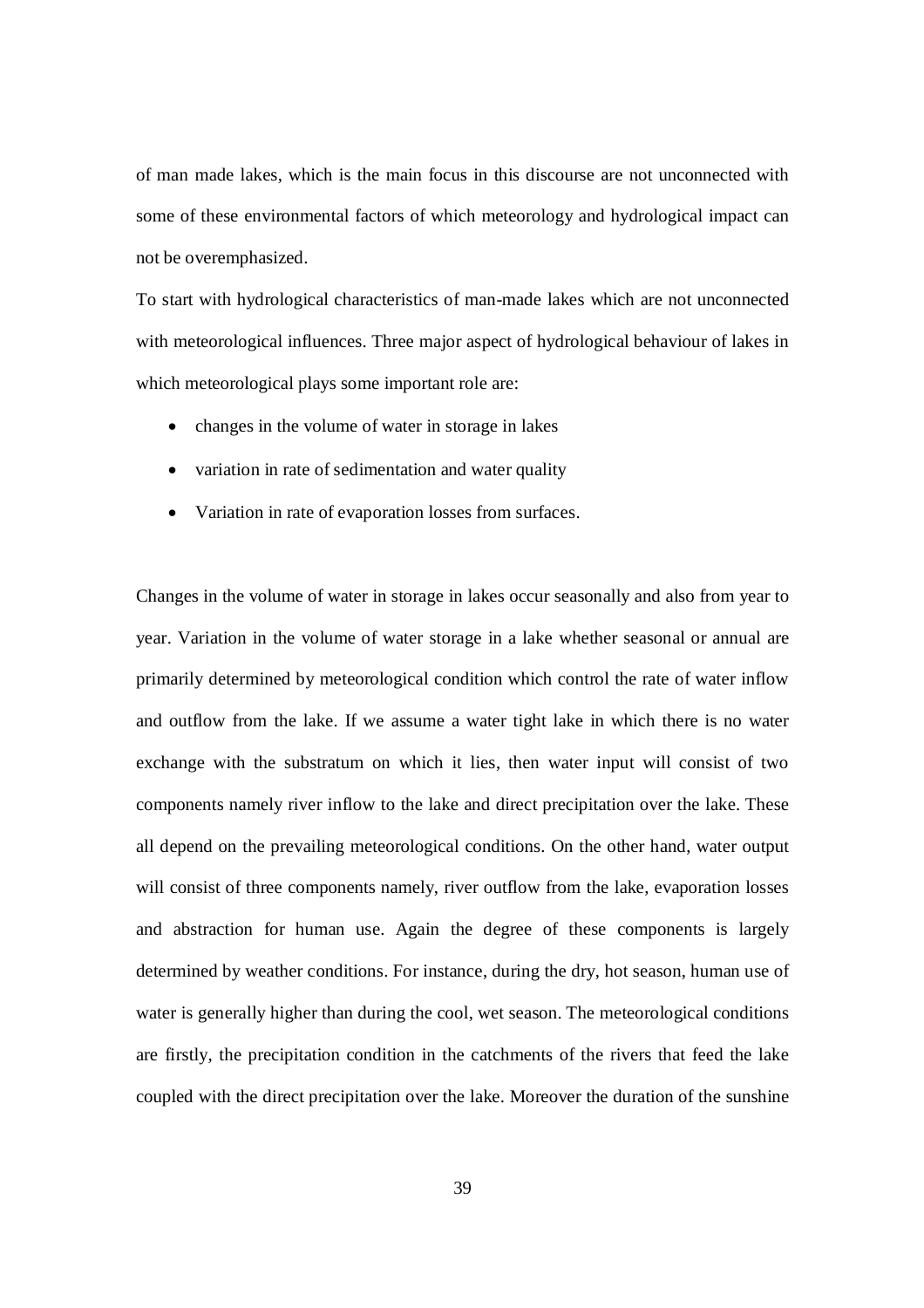and the rate of evaporation losses are other important meteorological controlling factors affecting the volume of storage water in a lake. Variation in the volume of water during the dry, hot season can affect Hydro-electric power activities as reported from Kanji Lake.

Variation in the rate of sedimentation and water quality: The rate of soil erosion in catchments is partly determined by meteorological conditions especially rainfall, amount, duration, and intensity. Other things which affect erosion include topography, lithography and land cover. Land cover is being partly determined by climate and partly determined by human activities. The amount of eroded material transported and delivered at the control point downstream depends on the nature and frequencies of run-off which are in turn partly determined by climate conditions. The rate of flow of water through the reservoir determines the detention storage time so that the faster the rate of flow, the less the amount of sediment detained. Rate of sediment is higher in a reservoir in a relatively arid environment where little out flow is allowed than in one in relatively humid area where there is plenty of outflows.

In another perspective, meteorology can also affect some aspect of water quality often directly and sometimes indirectly. When rivers are in flood such as during the raining season, salinity tends to decrease with increase flow while turbidity and the amount of suspended solids increase. However during the raining season, at low flows the reverse occurs as suspended sediment concentration decrease while salinity increases.

The differences with rate of evaporation from a lake as one of the aspects of hydrological behaviour of lakes also owe it explanation to the influence of meteorological conditions, with important consideration of the size and depth of the lake. Evaporation from the lake,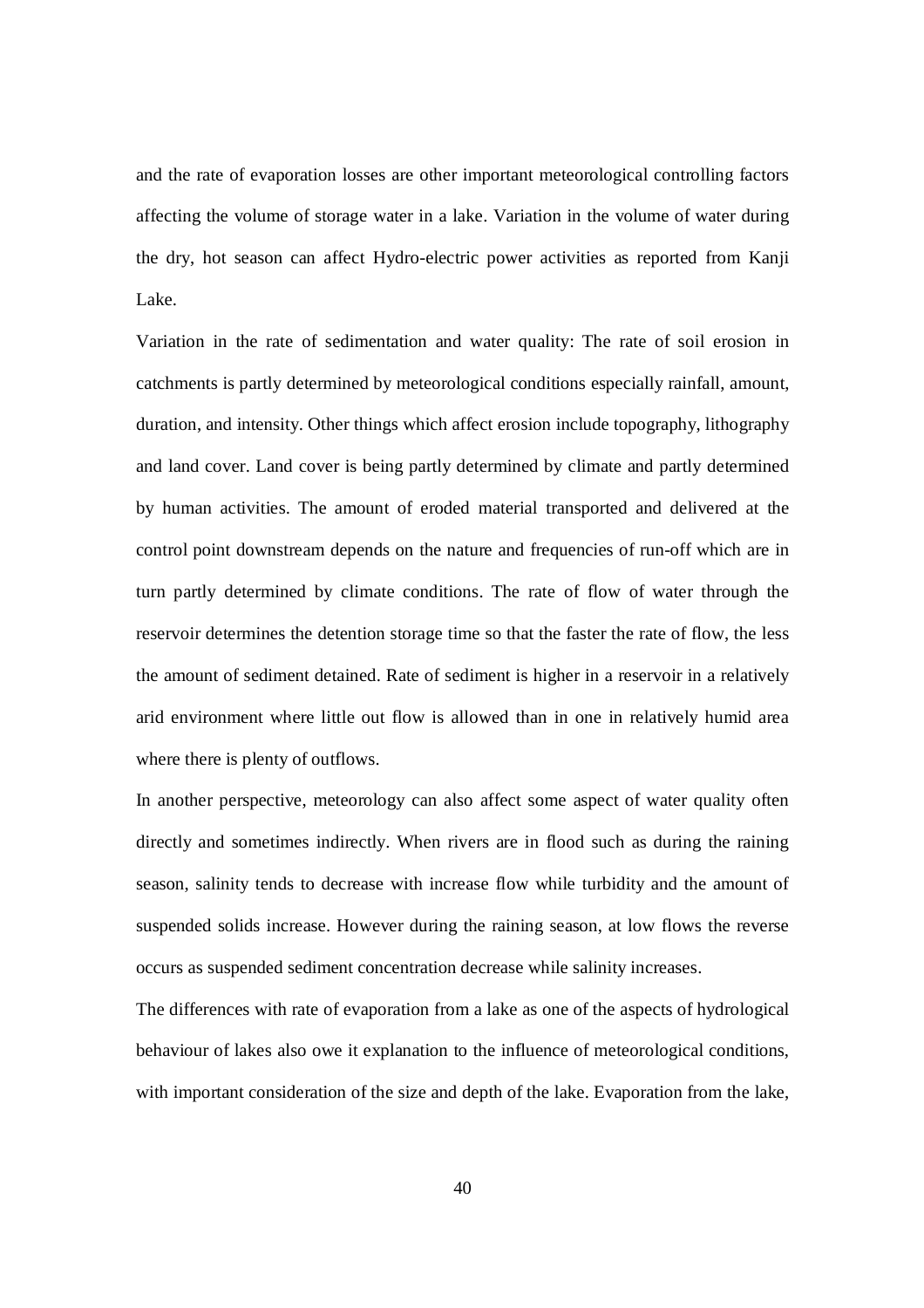since water is readily available at the evaporating surface is subject to atmospheric conditions. In other word, ability to vaporize water from the lake and remove it from the atmosphere could be resolved into three climatic variables namely: the amount of solar energy, the humidity of the atmosphere and wind speed. The conversion of liquid to vapour needs energy from the solar output. The relative humidity, that is the amount of water air can hold at a particular region where the lakes lies, is another factor, while the wind speed, that is the force to lift up the vapour (saturated air) from the evaporating surface and replace it with another dry air. All these climatic activities vary from season to season and from one geographical location to the other. Evaporation is higher during the dry season than during the wet season. In the dry season there is enough solar energy coupled with the general low relative humidity of the air. As such water evaporation values are higher in the northern part than in the southern part of Nigeria.

Conclusively, in this discourse on the characteristics of lakes especially man-made lakes, it could be best view, discussed and understood from their varying hydrological behaviour, all of which had been greatly influenced by the meteorological conditions of their immediate environment.

#### **CHARACTERISTIC OF MAN-MADE LAKE: A LIMNOLOGICAL OVERVIEW**

The limnological features of man-made lakes cannot be well explained without a much reference to the hydrological behaviour of the lakes, which in turn had also been greatly influenced by climatic factors of the lakes environment.

Limnologically, man-made lakes in Nigeria pass through three stages of development. The stages are: the initial period of flooding of terrestrial matter and struggle for existence by the biota; secondly, the stage in which the flood organic matter and riverine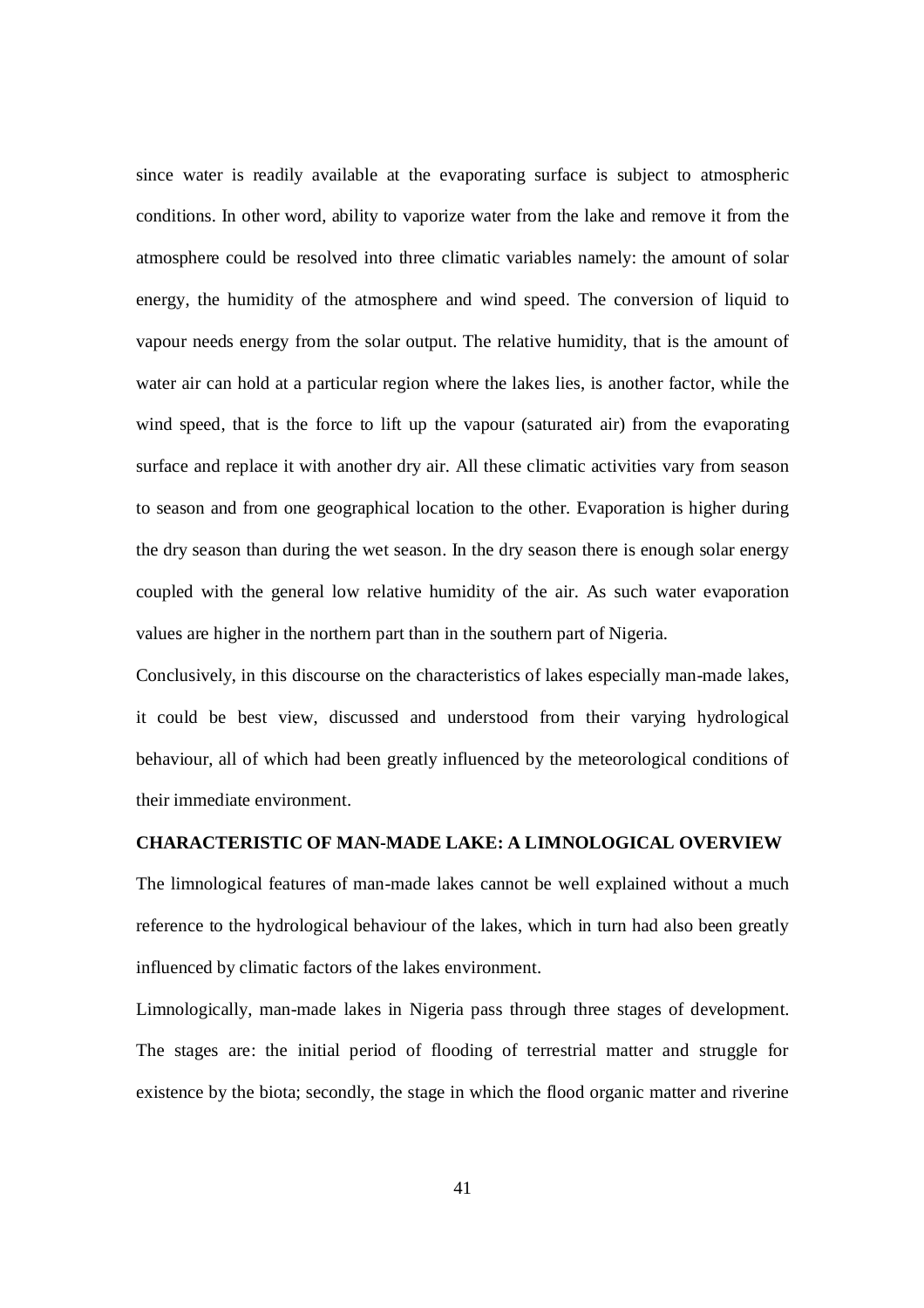species decompose and release nutrients; and thirdly, the period of production of organic matter as a result of released nutrients. The stages could be referred to as growth stages with other antecedent limnological features like Transparency, Thermal and Oxygen stratification, Chemical characteristics, Plankton abundance and fish catch.

**Transparency:** simply means clarity of the lake water and the possibility of sunlight to easily penetrate through. The low transparency of the lake water in June and October owe its explanation to the influx of flood water while in January, the mixing of the water and the re-suspension of the bottom sediment account for the low transparency. Meanwhile, highest values of transparency are recorded in September, November and December.

**Water temperature, thermal and chemical stratification of the water**: Lower values of water temperature are recorded between June and first half of September as a result of the low sunshine and heavy rainfall for the same period. While between October and December, the sunshine become more intense and temperature will rise. However variation of temperature has influence on the seasonal changes in the thermal and chemical stratification. The weakest stratification develop between June and September when sunshine hours are fewest; the strongest stratification as from October to the end of the dry season.

**Chemical Characteristics:** the acidity and alkalinity chemical characteristics of water owe its explanation to the seasonal variation and temperature differences. A write-up on Eleiyele Reservoir in Ibadan Nigeria showed that, at the bottom the water was acidic for most of the year of the deepest station but in the shallow areas, apart from the June-September period when the whole reservoir was acid, the bottom was weakly alkaline because the whole column of water was presumably within the photosynthetic zone. The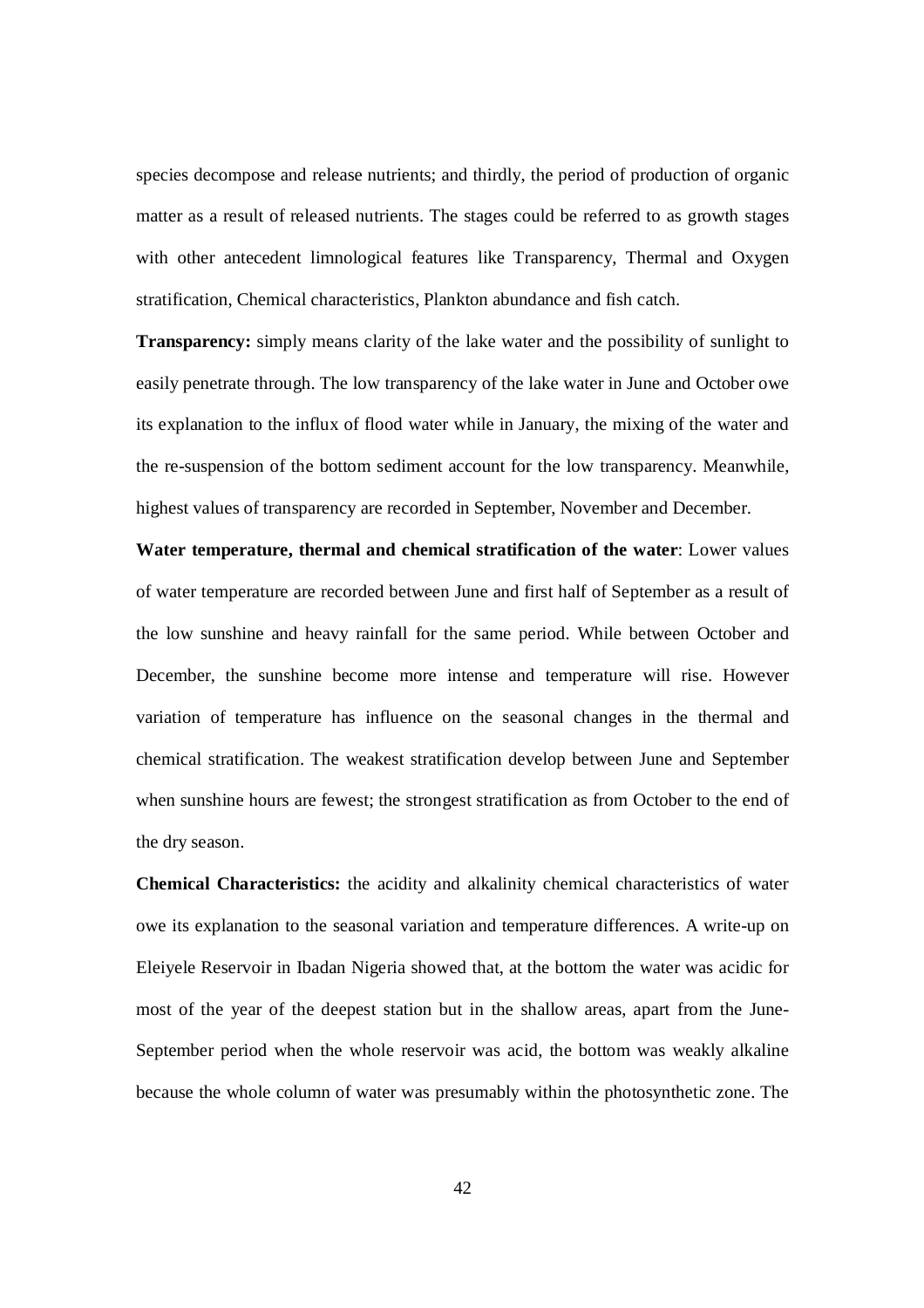influx of flood water re-suspension of bottom sediment also account for the acidic condition. The percentage of oxygen content of surface water is also in consonance with the observed temperature.

**Plankton Abundance:** There is seasonal variation in plankton abundance of man-made lakes. For instance, phytoplankton abundance is high at low water level and at a time when transparency of the lake is high. The growth of algae is affected by low transparency and the immediate effect of the torrent and the high turbidity of the water. Similarly, the total zooplankton abundance followed slightly the same pattern as that of the phytoplankton abundance. It was high at low water levels but dropped sharply as the lake was being filled.

**Fish Catch:** the pattern of fish catch as part of limnological characteristics of man-made lake could be well explained when put the thermal and oxygen stratification into consideration. As observed by (H.A Adeniji) that the crustacean zooplankton which were distributed through a depth of 30meters during homothermy and temporary stratification periods, moved up from the de-oxygenated hypolimnion to the oxygenated epilimnion and thermocline during the period of stratification. It is believed that the zooplanktonfeeding fishes in the lake will move up with the zooplankton at this time of the year. Since the hypolimnion is de-oxygenated at this time, the fishes will move away into the well oxygenated and more favourable areas of the epilimnion, thermocline and littoral regions of the lake.

In conclusion, all these limnological factors such as transparency, water temperature, thermal and chemical stratification, chemical characteristics, plankton abundance and